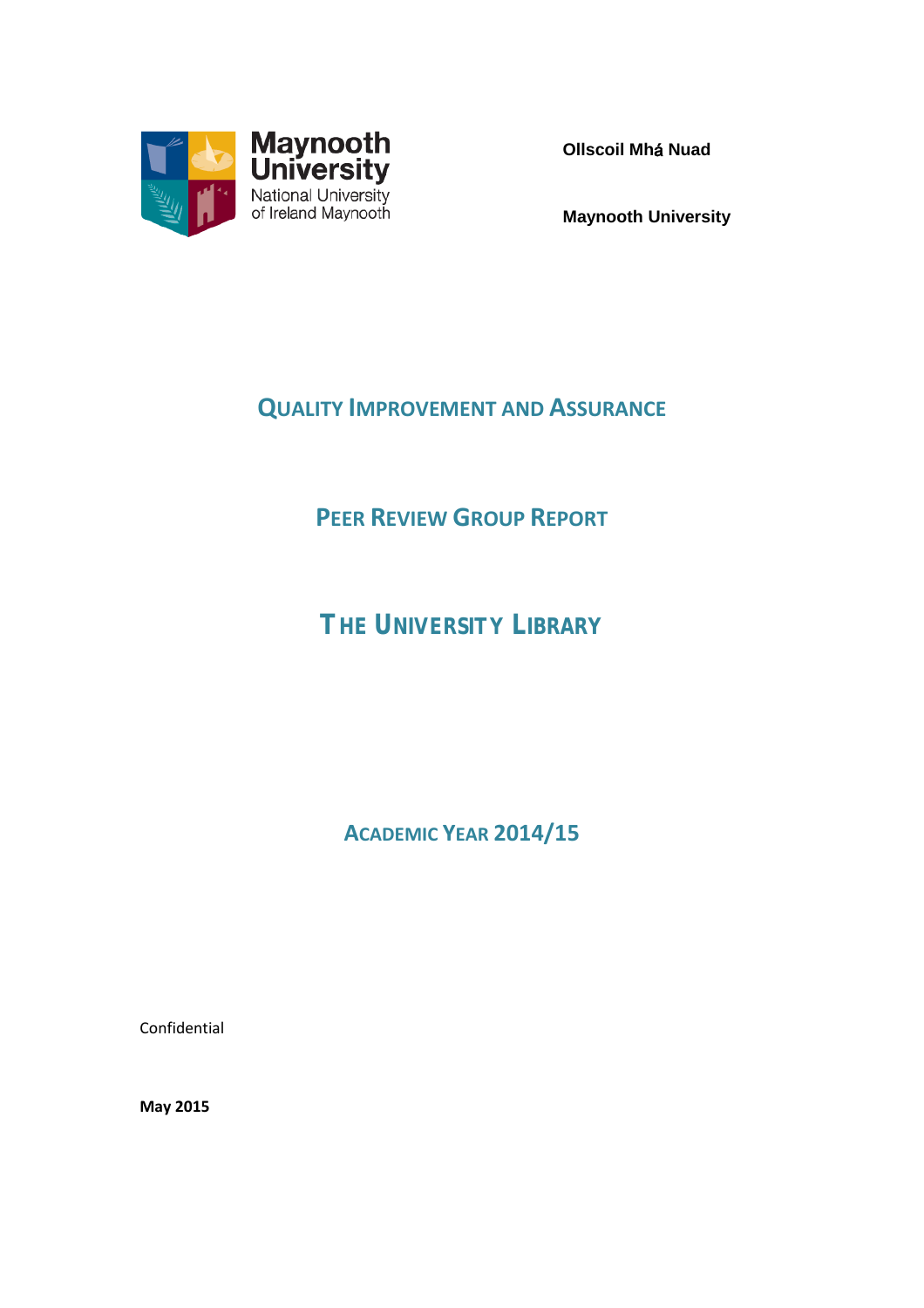## **Contents**

| 1.   | Introduction                                                         | 3 |  |  |
|------|----------------------------------------------------------------------|---|--|--|
| 2.   | Peer Review Group Members                                            | 3 |  |  |
| 3.   | Timetable of the site visit                                          | 3 |  |  |
| 4.   | Peer Review Methodology                                              | 4 |  |  |
| 1.1. | <b>Site Visit</b>                                                    | 4 |  |  |
| 1.2. | Peer Review Group Report                                             | 4 |  |  |
|      | 5. Overall Assessment                                                | 4 |  |  |
|      | Summary Assessment of the Present State of the Unit<br>1.1.          | 4 |  |  |
|      | 1.2.<br>Self-Assessment Report                                       | 5 |  |  |
| 6.   | Findings of the Peer Review Group: Commendations and Recommendations | 6 |  |  |
| 6.1  | Overview                                                             | 6 |  |  |
| 6.2  | Commendations                                                        | 8 |  |  |
| 6.3  | Recommendations for Improvement<br>10                                |   |  |  |
|      | 14<br><b>Strategic Recommendations</b>                               |   |  |  |
|      | Whole of Unit Recommendations<br>16                                  |   |  |  |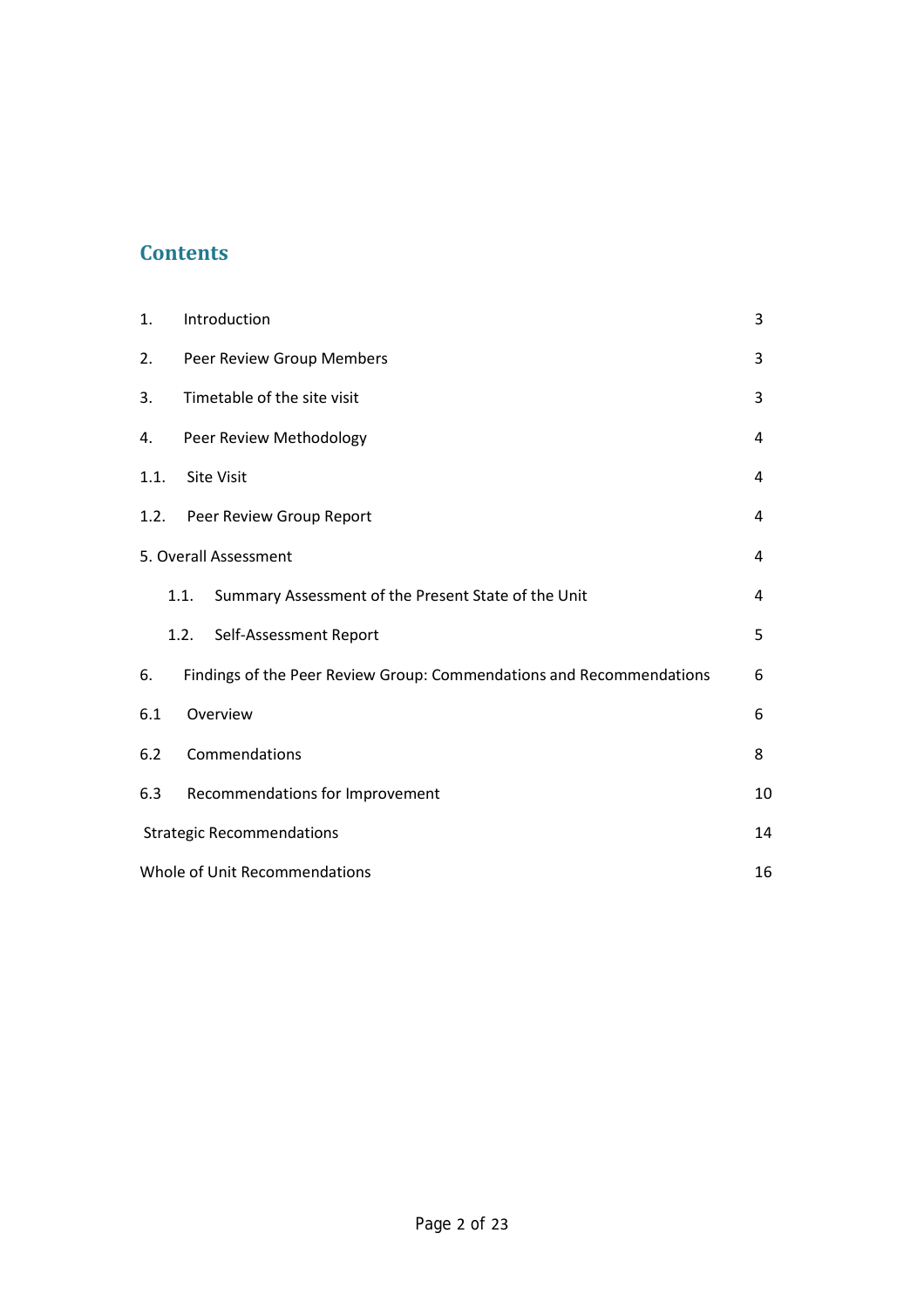## **1. Introduction**

The Review of the University took place between Tuesday  $28<sup>th</sup>$  and Wednesday  $29<sup>th</sup>$  April 2015. The Library is a central function providing services to all members of Maynooth University (MU) and the Pontifical University, St Patrick's College Maynooth. There are two main buildings on campus – the recently extended John Paul II Library, and the Russell Library, which houses primarily pre-1850 material. The Library also manages the University Archive and Research Centre at nearby Castletown House, in collaboration with the Office of Public Works and University colleagues. The small library service at the Kilkenny Outreach Campus also receives practical help from the MU Library.

## **2. Peer Review Group Members**

| <b>Name</b>        | <b>Affiliation</b>       | <b>Role for Regional &amp; Spatial</b><br><b>Analysis</b>          |
|--------------------|--------------------------|--------------------------------------------------------------------|
| <b>Mark Boyle</b>  | Maynooth University      | Director, National Institute<br>for Regional & Spatial<br>Analysis |
| <b>Fiona Lyddy</b> | Maynooth University      | Dean, Science & Engineering                                        |
| <b>Jon Purcell</b> | University of Durham     | University Librarian                                               |
| Jan Wilkinson      | University of Manchester | University Librarian &<br>Director of the John Rylands<br>Library  |

## **3. Timetable of the site visit**

#### *See Appendix A*

In terms of receipt of paperwork and instructions and guidance in advance of the meeting, the timetable was appropriate. In terms of the visit itself, the timetable was both challenging and rewarding. Certainly the organizers ensured that all relevant constituencies were made available to the reviewers and the timetable was tightly packed. It felt at times a little too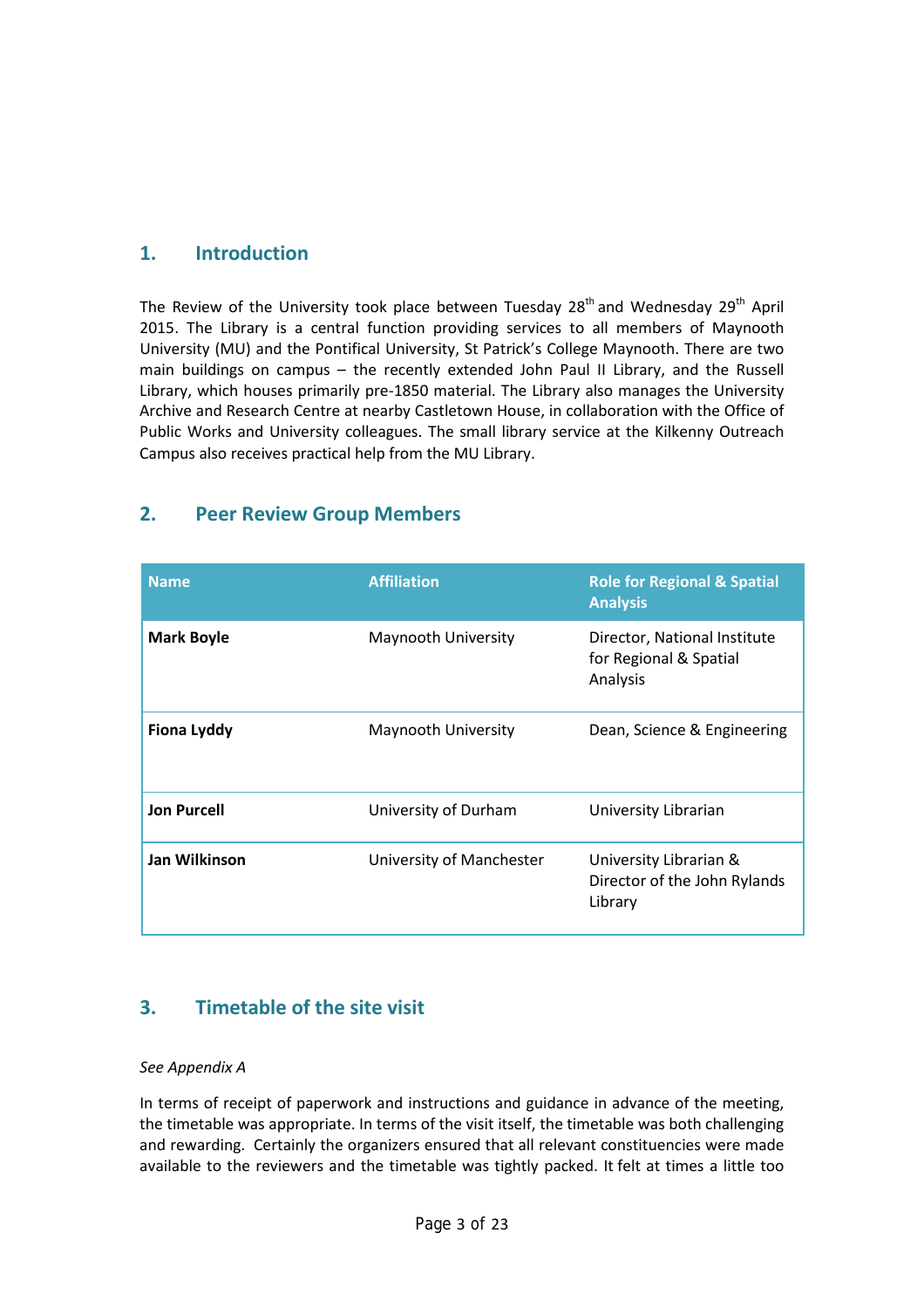compressed and condensed. A pre-review informal dinner, allied with tremendous attentiveness from the University Librarian and his team however lubricated the schedule greatly and the reviewers were shepherded through the process smoothly and by and large according to the time schedule. Perhaps a slightly less congested timetable, allowing more space for introspection and reflection, might have been helpful. In addition, the telephone conversations with outside stakeholders was perhaps the least valuable component of the timetable and could have been reduced in scope. Overall though, this was an intense timetable but one which made maximum usage of the reviewers time. It was sufficient to allow a deep engagement with the review process to be undertaken.

## **4. Peer Review Methodology**

### **4.1 Site Visit**

The site visit for the Review was conducted over two intensive days which gave the Peer Review Group (PRG) excellent opportunities to see parts of the Library estate, and to meet with a cross-section of University staff and students. We enjoyed the positive engagement with all of the groups we met, and our telephone calls with individuals representing external organisations with which the Library has a relationship. The PRG wishes to acknowledge the significant amount of preparation in the months and weeks leading up to the visit, and to express our thanks to all staff for their efforts to ensure that our time in Maynooth University Library could be used as efficiently and effectively as possible. We also very much appreciated the warm hospitality associated with our visit. Each member of the PRG found the experience an intensive but enjoyable and rewarding learning experience. Our congratulations go to the entire staff for such a thorough, well-organised event.

### **4.2 Peer Review Group Report**

The PRG worked closely together throughout the period of the Review, and collectively formed a summary overview of the current state of the Library. As a result of continuous dialogue during the site visit, we unanimously reached agreement about our findings, commendations and recommendations in readiness for a presentation to Library staff and University senior managers as our conclusion to the proceedings. These are summarised in the pages that follow.

## **5.Overall Assessment**

### **5.1 Summary Assessment of the Present State of the Unit**

The Library is currently between strategic plans, the last one having been 90% completed in 2012. The development of a new plan has been deferred for reasons relating to the implementation of a Quality Improvement Plan arising from the last Peer Review in 2010, and the complex work associated with the move to the new Library building in 2013. The Library intends to submit a new Strategic Plan to the University Executive later in 2015. This will be an important next step to ensure that its future development is closely aligned to the University Strategic Plan 2012-17, informed by good quality data, and the outcomes of this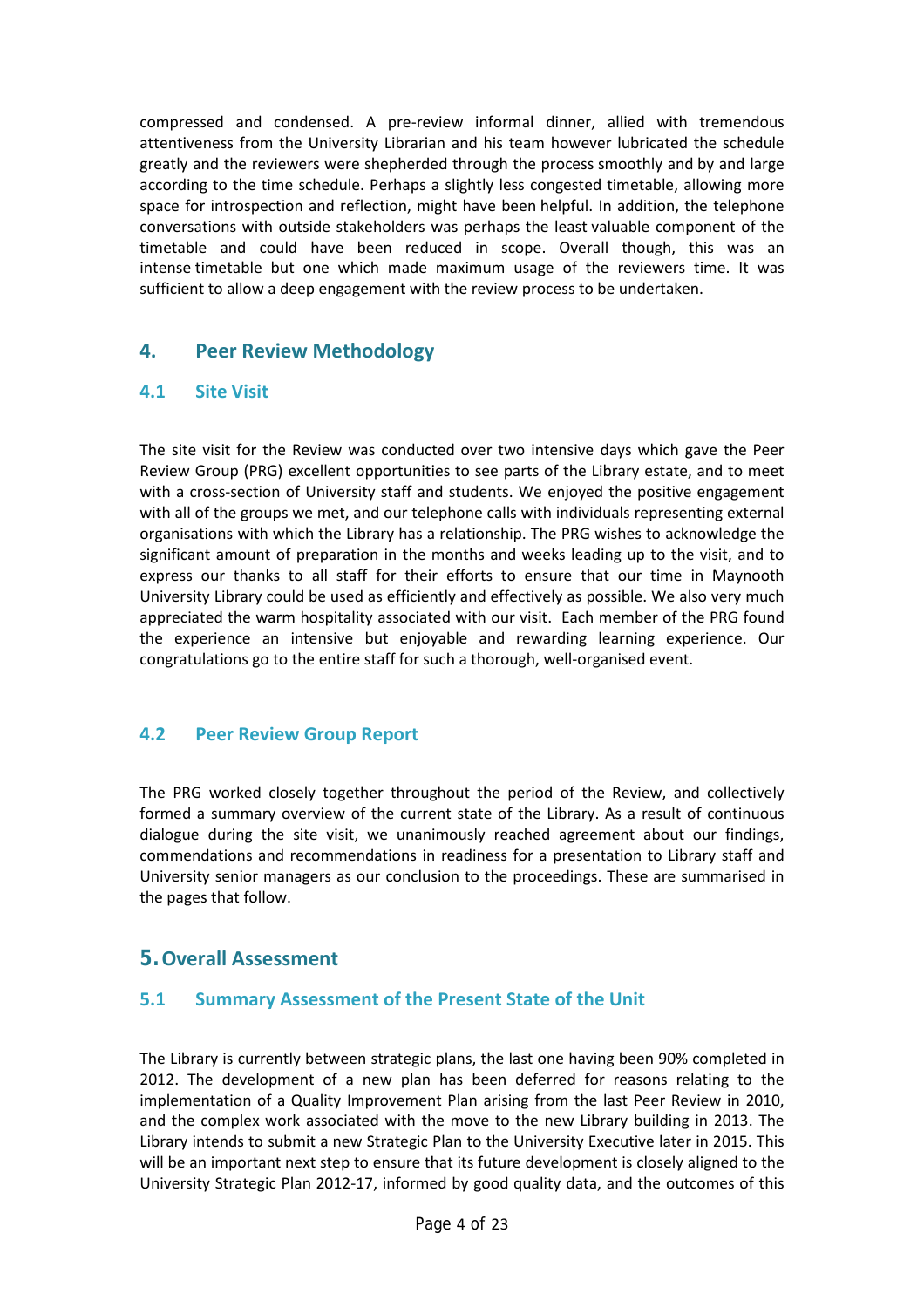current Review. Without such a plan the Library risks fragmentation of focus; already it is trying to do so much with relatively small amounts of resource.

The PRG was positively impressed by the significant progress of the Library since the last Quality Review in 2010. One of the Group was involved in that visit and commented on the major change that has been achieved. The new building is the most marked achievement and obviously a resounding success. Continuing investment will be important in a building that receives such a high level of footfall and through almost all weeks of the year. Other parts of the Library estate also warrant attention, with the Russell Library crying out for refurbishment, and a shortage of adequate storage space for future needs. A number of other previous weaknesses have also been addressed: the embedding of a new organisational structure, development of a research support service, extended opening hours, acquisition of a number of archives and unique and distinctive collections, support for academic writing, are to name just a few. The extensive range of services on offer from the Library, with its relatively modest staffing level, is reflected in the positive feedback received.

Relative to standards in the sector, the Library is underfunded but manages to punch above its weight, both in terms of service delivery, and its profile nationally and internationally. A particular strength is in the quality, flexibility, and commitment of staff, their desire to innovate, and the general 'can do' attitude that pervades the Library culture and reflects very positively on its leadership. That said, demand for the Library's services seems insatiable, and likely to continue to grow with rising student numbers. A combination of thinly spread staff and the skills gaps identified in many academic libraries raise questions about the possibility for, and sustainability and scalability of, new services. The Library rightly aspires to compete with its larger and better-funded counterparts in Europe, but current funding levels will make this hard to achieve going forward. There are some weaknesses emerging that will need prompt attention in the coming months and years. PRG noted already several potential points of failure as a result of the concentration of expertise in just one or two individuals and a shortage, in terms of numbers, to be able to address this. An obvious threat to the Library's continuing success will be in its ability, or otherwise, to recruit to key posts.

Equally, the Library's collections, while an undoubted strength in some areas, also leave the institution unable to compete with its counterparts further afield. IRel, while in many ways a strength, has become a dependency for access to digitally published outputs. This, and a disproportionately small Library acquisitions budget, leaves the University vulnerable, especially in terms of research support.

### **5.2 Self-Assessment Report**

The PRG very much welcomed the Library's Self-Assessment Report prior to the visit, and its accompanying blog and supplementary documentation to demonstrate the wide range of activity in which the Library is involved. The involvement of staff in preparing the Report was noted and appreciated by the Review Group as entirely consistent with the inclusive culture of the Library. The Report itself was well-structured, helpfully analytical and informationrich, yet admirably succinct and accurate. The SWOT, and the Quality Improvement Plan, were found to be particularly helpful at the outset of the Review, given the lack of a current Strategic Plan for the reasons stated above.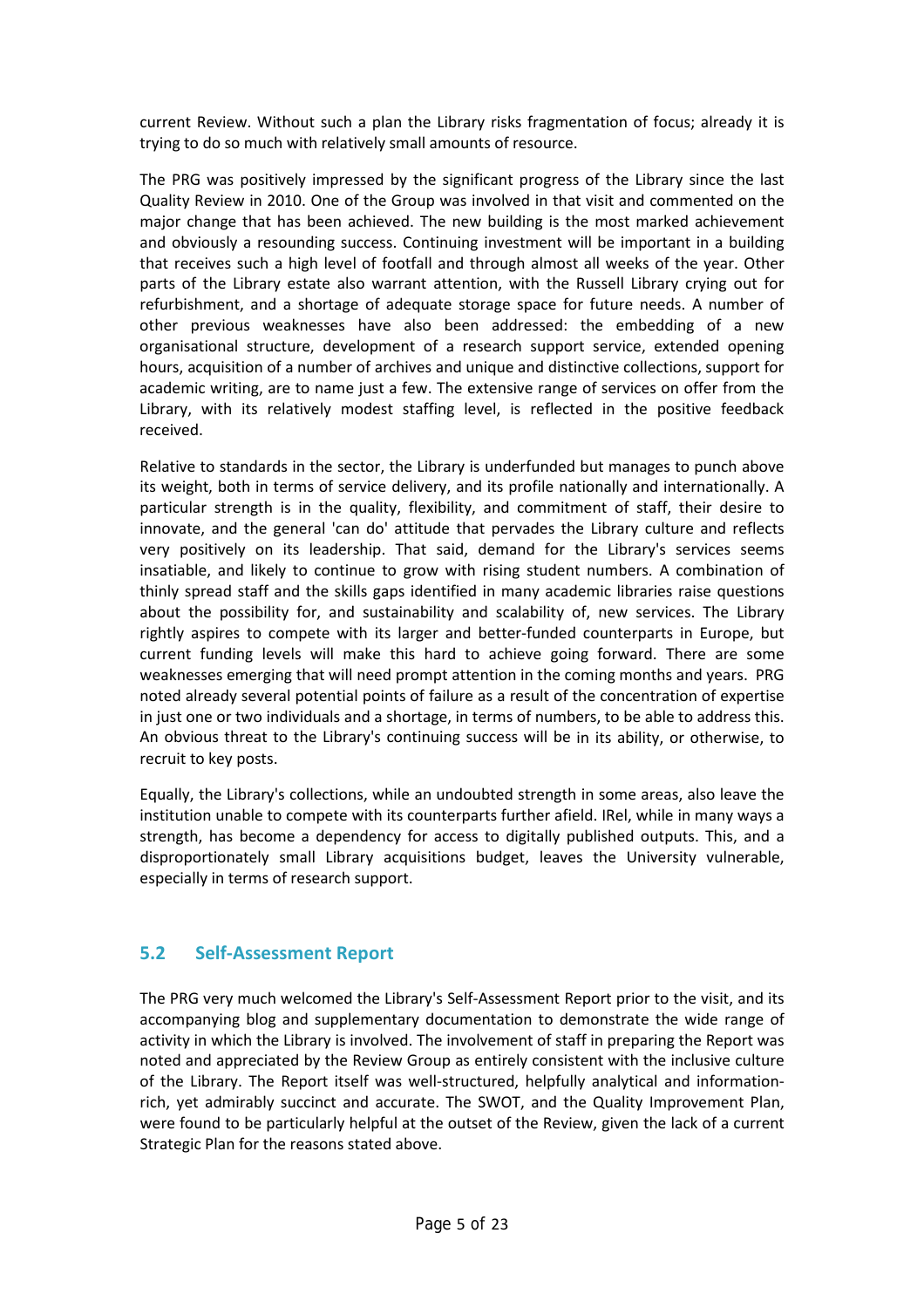## **6. Findings of the Peer Review Group: Commendations and Recommendations**

#### **6.1 Overview**

#### • **Unit governance and organisation**

The Library is one of three units which, together with the Computer Centre and the Innovation Value Institute, report to the University Executive through the Vice-President for Innovation. The University Librarian submits a draft annual report to a sub-committee of Academic Council each year and makes a formal submission to Academic Council. Outside the formal reporting mechanisms, the Librarian presents at a variety of University Committees as required to ensure that the Library is aligned with University strategy and responsive to stakeholder agendas. The Vice-President for Innovation outlined the benefits of this arrangement which he hoped would deliver closer collaboration between the Library and Computer Services.

The SAR outlined the Library's organisational structure, implemented in 2012, which corrected many of the functional difficulties of the previous structure, which had been in place for 15 years. The current structure benefits from clearer reporting lines, is more responsive to the service needs of users, facilitates staff flexibility and cross-section working, integrates the Russell Library with Special Collections and reflects a tighter and flatter management structure which benefits from a layer of Assistant Librarians.

#### • **Services and engagement with user groups**

The Library delivers an impressive range of services to an ever expanding clientele. This is partly due to the success of the new Library extension, significantly increased demand across all services, an increase in the numbers of service users and the Library's role in becoming the cultural and intellectual hub of the campus with a 280% increase in events. The very impressive range of services offered by a comparatively small Library staff are testament to the hard work, enthusiasm and professionalism of the staff but with the caveat that many of these activities may not be sustainable within existing staffing levels and growing demand.

The Library provides a fairly typical, but broad, range of products and services which support the University's research and education strategies. These include, for example, the provision of differentiated study spaces, lending and enquiry services, research support and access to key resources and academic skills development. These services are well developed and takeup by user groups is high.

Programmes which support the development of students' academic skills are considered to be a national exemplar of good practice, with the Library Information Skills Tutorials (LIST) of particular note. The inclusion of LIST content in the new curriculum being developed is an important development and one to be encouraged. The Library's new Teaching and Learning Strategy will provide an opportunity to review the existing portfolio of information skills, align these with the new curriculum and further embed the programmes into underrepresented areas of the curriculum.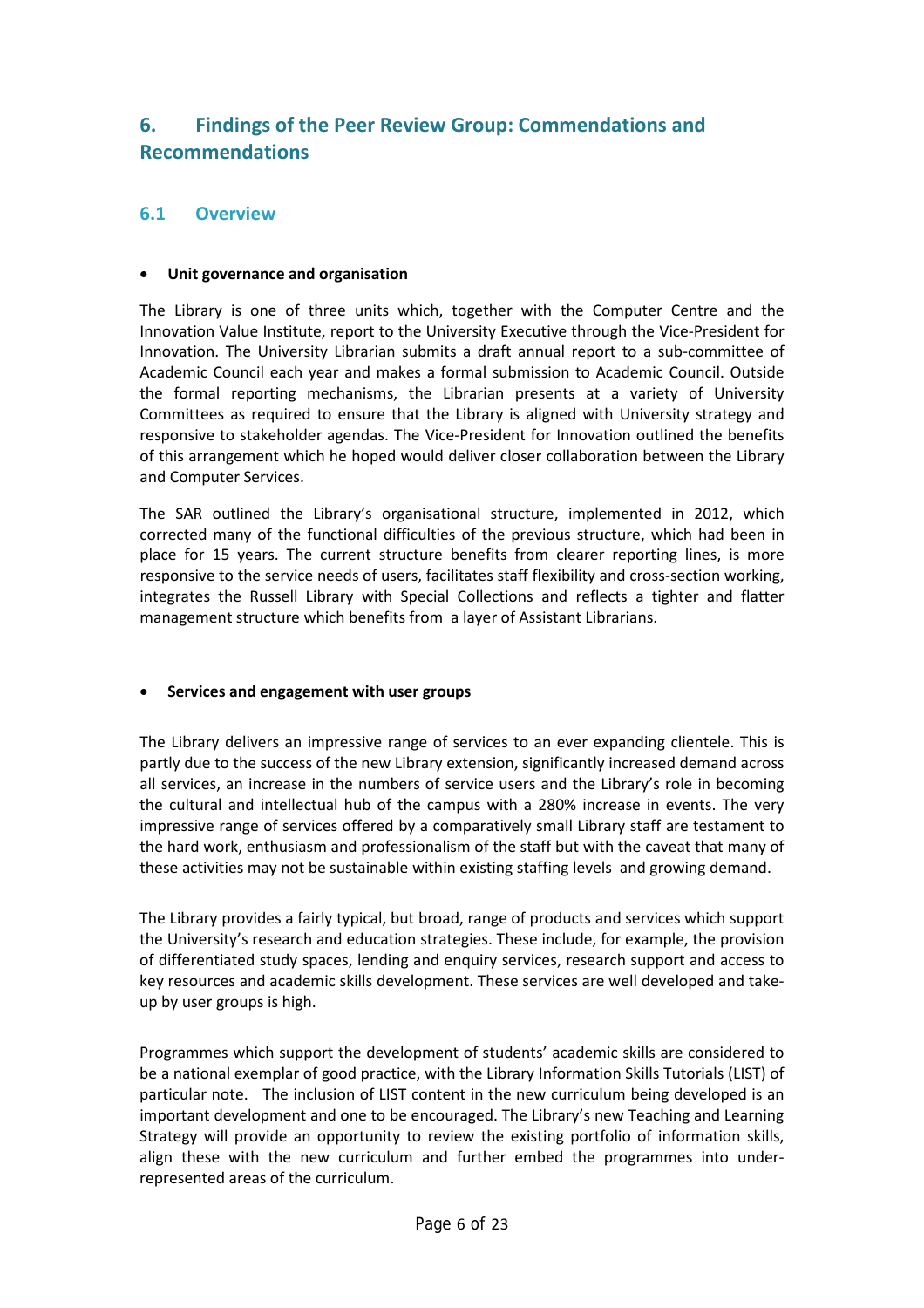Research support is an aspect of Library provision which has seen significant development and investment since the 2010 Quality Review. The appointment of a dedicated Research Support Librarian, the development of specific research services, research specific study spaces, a new research blog, the implementation of Open Access services including research data management, and the new Special Collections suite are all positive examples of the Library's renewed commitment to research support.

The launch of a 3D printing service, the first in Ireland, is another example of Library innovation and development and responding to a perceived research need. The SAR also details a variety of services and activities which support collections and access. Digitisation, the use of discovery tools, the further development of digital collections, the integral use of IReL as a core element of the Library's electronic collections strategy, a significant expansion of archive collections and a higher profile for special collections are all evidence of the Library's impressive ability to use existing resources, both human and financial, to extend access to library collections and services while also improving physical and electronic access.

#### • **Staffing and staff development**

The Library has 52 staff (42.25 FTE). As this report will indicate elsewhere, a comparatively small cohort of staff deliver an impressive range of ever increasing and developing services. The PRG questions the sustainability of some current areas of activity, and wishes to highlight some areas of potential risk, especially in the areas of research support, digital and electronic collections and the growing importance of the Russell Library and Special Collections. It is to the credit of Library staff, together with creative and positive leadership, that the Library is able to deliver the range of services that it does.

The recent LibQual Survey indicated that the level of service provided by the Library is considered to be above minimum expectations. The opinions expressed to the PRG by University and Library staff, students and external organisations, all reinforced an impression of a Library where staff are hardworking, committed, engaged, well-managed, friendly and proactive in aligning the Library to the research, education and external engagement activities of the University.

Staff development is taken seriously, both by Library management and by Library staff. 4.68% of the Library's non-pay budget is allocated to staff training and development; an increase from 2.65% in 2010. The SAR indicates an impressive array of internal and external staff development activities engaged in by Library staff with active staff involvement in national and international activities, academic writing and conference presentations. This is an impressive commitment in times of financial stringency.

#### • **Resourcing**

While deeply impressed with the professional dedication of Library staff and their obvious enthusiasm for service development, PRG members were struck by the relatively low level of investment in the Library. The SAR indicates a number of strategies to increase operational efficiency, including greater use of shelf ready books, an extension of Electronic Data Interchange and sustained weeding of the collection. The SAR indicated that total income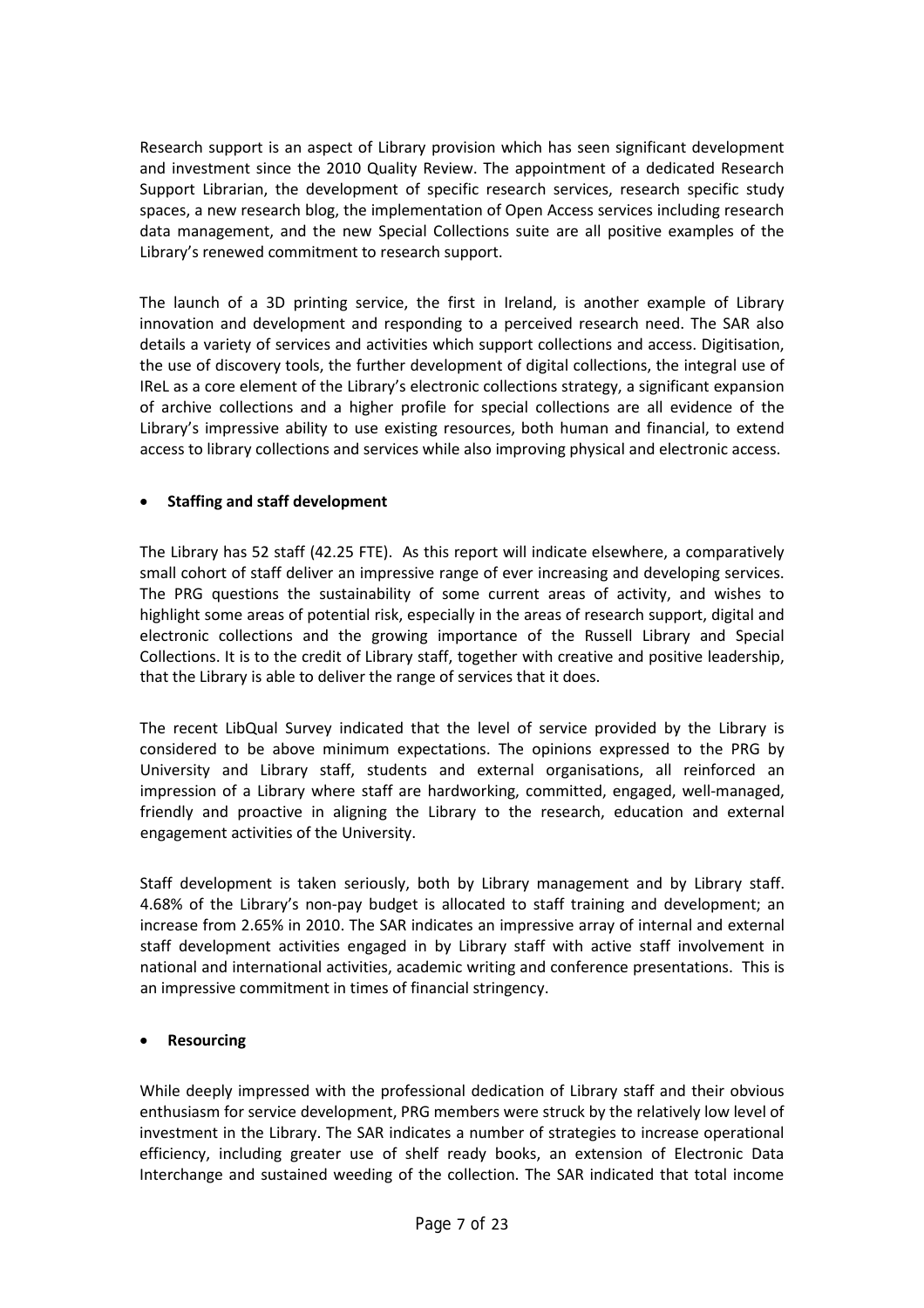had increased 3% between 2010 and 2014. The Maynooth academic community relies on IReL, and a number of other libraries, starting with Trinity College Dublin, to meet the full range of its research needs.

#### • **Internal and external communications**

An impressive variety of internal and external communication methods are used by the Library including social media and blogging. Feedback from user group representatives is generally supportive but also indicated that despite strenuous efforts to improve communications, some Library users were poorly informed about services. This is not a problem unique to Maynooth! The Library intranet is also commended as a vital internal communication tool.

The Library is also engaged in a number of engagement activities with local schools, local libraries and the wider Maynooth community. The Library is commended for the widest possible extent of its communication and engagement activities which have both a national and international reach adding much to the Library's reputation

• **Implementation of recommendations for improvement made in Peer Review Group Report arising from last quality review.**

A Quality Improvement Plan stemming from the 2010 Quality Review was implemented and used by the Library to underpin and inform planning in the intervening period. It should be noted that all of the recommendations from the 2010 Quality Review were acted upon and that a new shorter term Library Strategic Plan 2015-2017 will be informed by the recommendations of this Quality Review.

## **6.2 Commendations**

The PRG wishes to congratulate the Library on the following achievements:

- 1. The transformational nature of the changes made and the progress observed since the last Review in 2010. Most notable is the Library building itself, but also the advances made on a whole range of product and service developments. We especially commend the staff of the Library for their customer focus, attention to their own personal and professional development, and their general level of engagement with both the University's and the Library's aspirations.
- 2. The PRG chooses to single out the Library Building, which opened in June 2013, for particularly special attention. The new space has achieved so much in terms of overall satisfaction for its inspiring ambience, increased room for study, and vastly improved exhibition facilities. Its high level of community use, including its appeal for University-wide events has also created a central hub placing the Library right in the heart of the University campus.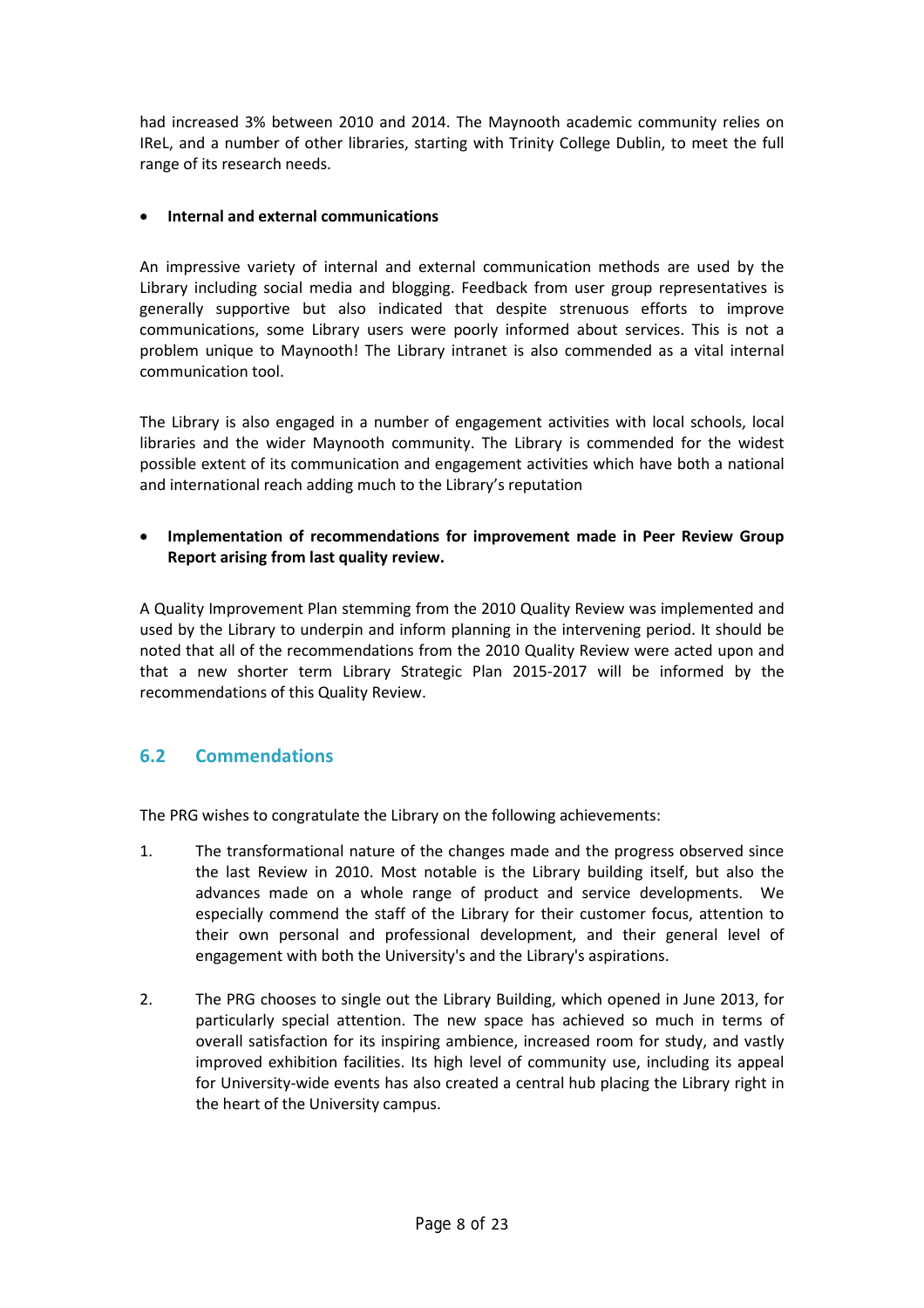- 3. In addition, we commend the successful integration of the Russell Library within the structure of the University Library, and note the resulting increase in usage. A commendable increase in archive acquisition and alignment with University.
- 4. Since the last Review, in 2010, the Library's new organisational structure has been rethought in response to the changes to the physical environment. Evidence suggests that this is working well in most cases, with clearer reporting lines and a better fit with current trends in service demands. This impression is supported by the excellent evidence, gathered by the PRG, of staff working across formal team boundaries and the exceptionally positive feedback we received from academic staff and students. A culture of strong commitment at the individual level, with openness to innovation, a 'can do' mindset gave us a strong sense of collegiality, which is paying dividends for the University in terms of service development and improvement.
- 5. The PRG wishes to commend the Library's new emphasis on the development of services to support research. The creation of a new role (Research Support Librarian) to work closely with researchers and with University research-related offices, and to lead this important initiative, will enable more focused effort in the complex world of bibliometrics, researcher impact, citation analysis and altmetrics, help to advance Digital Humanities within the University, and promote further the national and international Open Access agenda through the University's Institutional Repository.
- 6. The Library's Information Skills Tutorials (LIST) combined with a range of bespoke skills sessions embedded into programmes and modules, are singled out here for commendation. The relevance of these tutorials to student learning, and the development of information skills to contribute to student success, is significant, both for their time at Maynooth, and in the world of employment when they leave.
- 7. The PRG wishes to highlight the impressive development of the Library as a cultural hub within the University through its involvement in events and exhibitions. We also commend the display of art within the Library building as a source of inspiration for its users, and as a way to make an institutional building feel welcoming, creative and unique.
- 8. We were particularly struck by the high level of engagement by the Library locally, regionally, nationally and increasingly internationally. This includes work with local schools, the local public library, and collaboration across Ireland through exhibition loans, guest lectures and placements for the School of Information and Library Studies at UCD and DBS. The Library is also extremely active professionally, with staff often holding officer roles on library and related bodies such as IRel, CONUL, etc. Internationally, senior staff are well-connected with libraries in the UK and North America, through visits, hosting return visits, and through representation on some of SCONUL's and one of IFLA's groups.
- 9. Finally, though not exhaustively, the Review Group wishes to highlight the excellent leadership shown by the Librarian and his senior team. In our view, the Library is punching well above its weight, achieving a great deal that is of key relevance to the University's strategic ambitions, and gaining positive feedback from the recipients of its services. Particularly in the context of the resources provided, the University should be rightly proud of its Library and what it manages to achieve.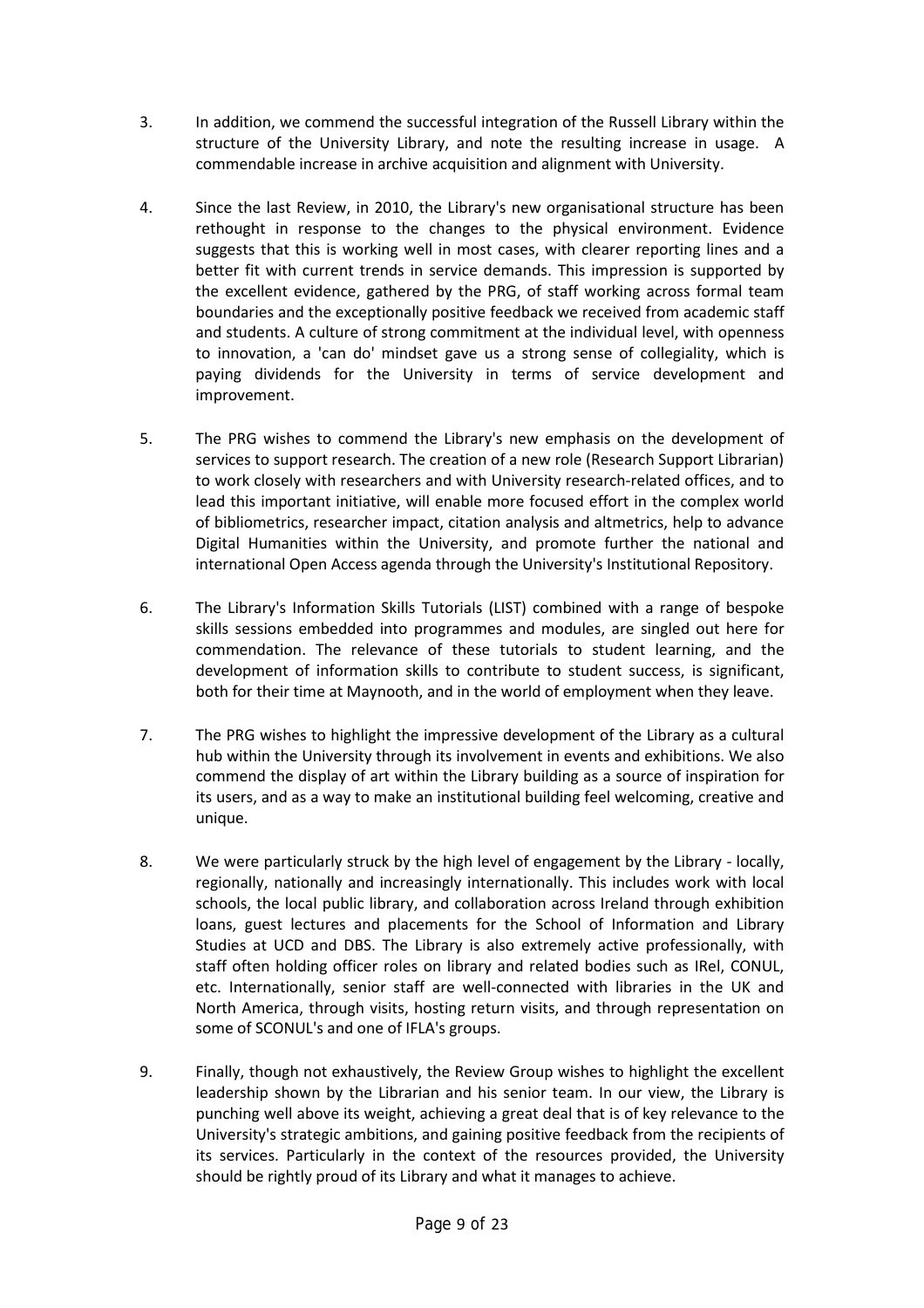## **6.3 Recommendations for Improvement**

Having considered fully the Self-Assessment Report, and the findings from our visit, the PRG would like to suggest that the following recommendations are taken into consideration in the Library's next planning period.

- 1. **Sustainability and scalability** of the current range of services is a risk to the Library's continuing success. The Library offers an excellent portfolio of services across a huge and impressive range, and during long periods of opening. However, we have a concern that the 42.25 FTE staff are already operating close to full capacity, and are spread too thinly in some key areas. This leaves services vulnerable to absence, hard to sustain for long periods, and impossible to scale beyond existing levels as take up increases through increased student numbers, or raised levels of awareness among existing customers. In addition, it reduces the flexibility of the Library in its ability to respond to new initiatives, such as those emerging from the Curriculum Initiative. In the short period of our visit, we identified some obvious potential points of failure, such as research, IT, and administrative support, but it is likely that more would emerge on closer examination. We recommend that the University gives serious consideration to the level of resourcing in some areas of Library activity, paying particular attention to its own strategic priorities and the support of new skills needed for the Library's further development.
- 2. **Increased focus.** We also encourage the senior staff of the Library to increase the selectivity applied to what the Library chooses to engage in going forward. While the current energy and enthusiasm is to be acknowledged and celebrated, a tighter focus for staff on what is most important to the University would be highly beneficial, especially in the current funding environment, but also as a discipline for good planning. We recommend that the opportunity of a new Strategic Plan is used to identify where this focus should be and in which order of priority these needs should be addressed. A two year, interim, strategic plan will help to identify the changes necessary following the University's Curriculum Implementation Project, from this Quality Review, and also realign the Library's planning cycle with that of the University's next Plan.
- 3. **Collection Development.** The Library's current approach to Collection Development is a particular concern. While undergraduate students seem fairly well-catered for in terms of their reading material (particularly textbooks), research collections have developed idiosyncratically over many years in a number of discipline areas. The reasons for this appear to be two-fold: low levels of funding for purchase of library materials, and the almost total dependence on academic staff for their selection. We recommend a thorough review of the Library's approach to materials acquisition. As a minimum, we suggest a more balanced approach is adopted with the Library working more collaboratively with its University partners in teaching and research, both to fill obvious gaps in current holdings, and as a way to ensure that, in the future, the Library gives appropriate attention to disciplinary depth. We also suggest that thought is given to the entire notion of Collection Development in a digital age. What does a Library need to *own,* just in case it is one day needed, in an age when fast delivery is possible, via a third party supplier or partner*, just in time?* And will the concept of Collection Management still have meaning in light of technological developments in the future?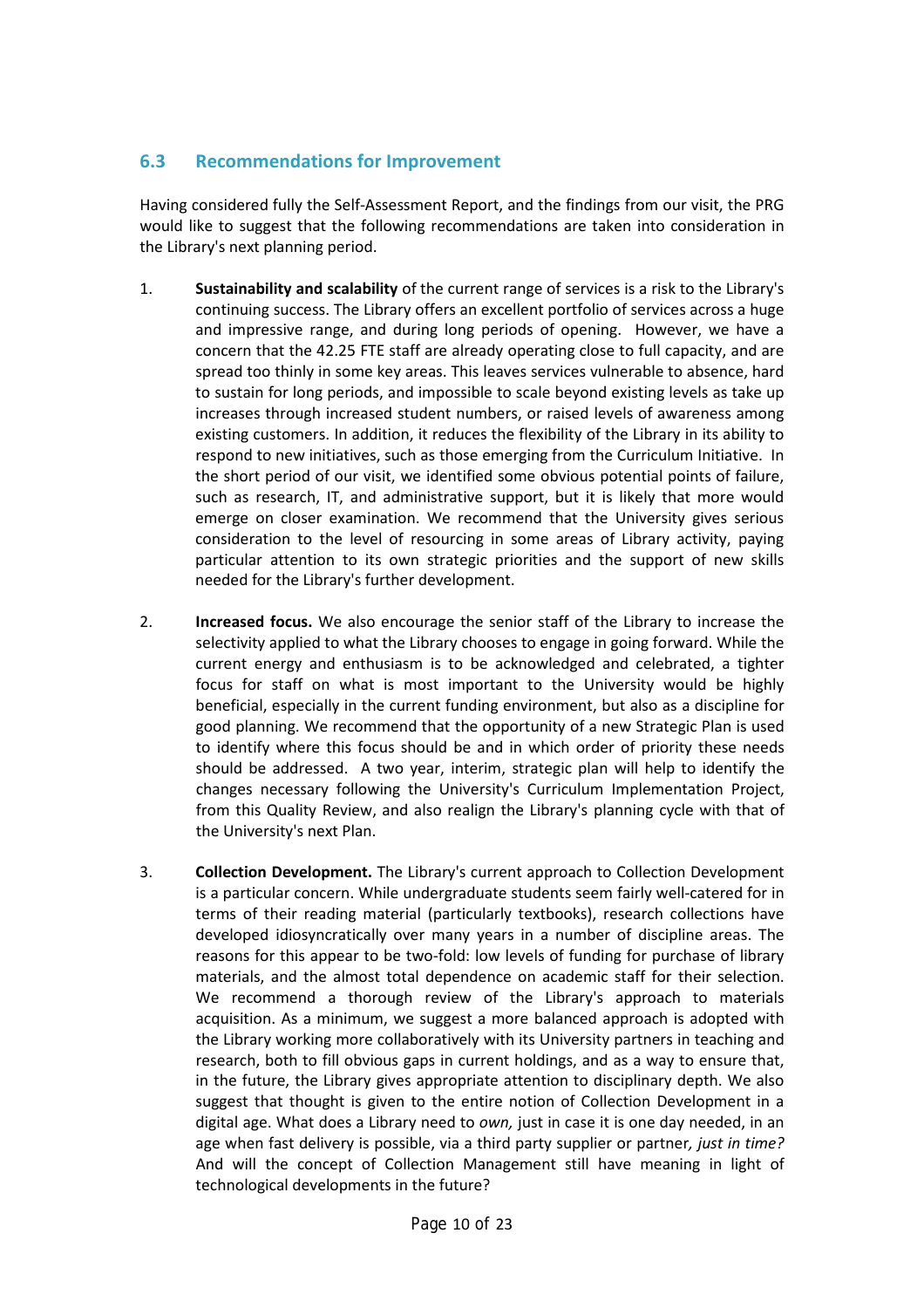- 4. **The Subject Librarian role**. The PRG wishes to endorse the recommendation previously made, in the 2010 Library Review Report, in calling for an urgent review of the role of subject librarian. While we acknowledge the value attached, particularly by academic staff, to a single point of contact with the Library, we also wish to challenge the possibility that those occupying these roles can, for the most part, operate as subject experts. The staff numbers are too small for this, with each person trying to cover a broad subject/discipline range. In addition, expectations are increasing all the time that the Library will need to align itself with the priorities identified in the University's curriculum review, in addition to the continual demand for service innovation. It is hard to imagine how all of this can be achieved without a fundamental review of the subject librarian role. We believe the recent appointment to the role of Senior Librarian for Learning & Research Information Services makes this review all the more timely.
- 5. **Summon as a search tool**. Attention should be given to understanding negative feedback/usability in relation to Summon and improving ease of access to the 'old' library catalogue search facility.
- 6. **Event management**. While the development of the Library as a cultural hub and events venue is valued widely across the University (including within the Library) and the performance of the Library in this seen as exemplary, the PRG believes that this level of event involvement is unsustainable. This new responsibility draws on already scarce resources, and equally does not play to the Library's core strengths or raison d'etre. We recommend, therefore, that the exhibitions and events hosted by the Library are reviewed with a view to developing a policy that reduces Library involvement to key strategic events and that the appropriate departments of the University (Communications, Alumni Office, Campus & Commercial Services, etc.) work together with the Library to review the current arrangements for event management and to agree a limited schedule of events to be hosted annually, with priority for high profile University/strategic events and events that play to the Library's core strengths.
- 7. **Library funding**. The Library budget has been historically defined, with no dedicated funding, or process for signing off for new programmes, or new areas of strategic priority. We recommend that a review of the model used by the University to determine the allocation of funding to the Library is conducted and note that this is overdue. In particular, the salaries and collections budgets need protection from any further erosion for the University to be able to compete with its peers in library terms. The Academic Programmes Committee might consider library resources and funding required when deliberating on new programmes.
- 8. **Work Force planning.** In view of 7 above, we recommend that the Library take a structured, professional approach to planning its workforce, identifying the issues it faces in modernizing for future need. This will include, as a minimum, close examination of the current staff profile, known skills gaps, anticipation of roles needed in the next five years or so, with an accompanying action plan for how to address the current issues.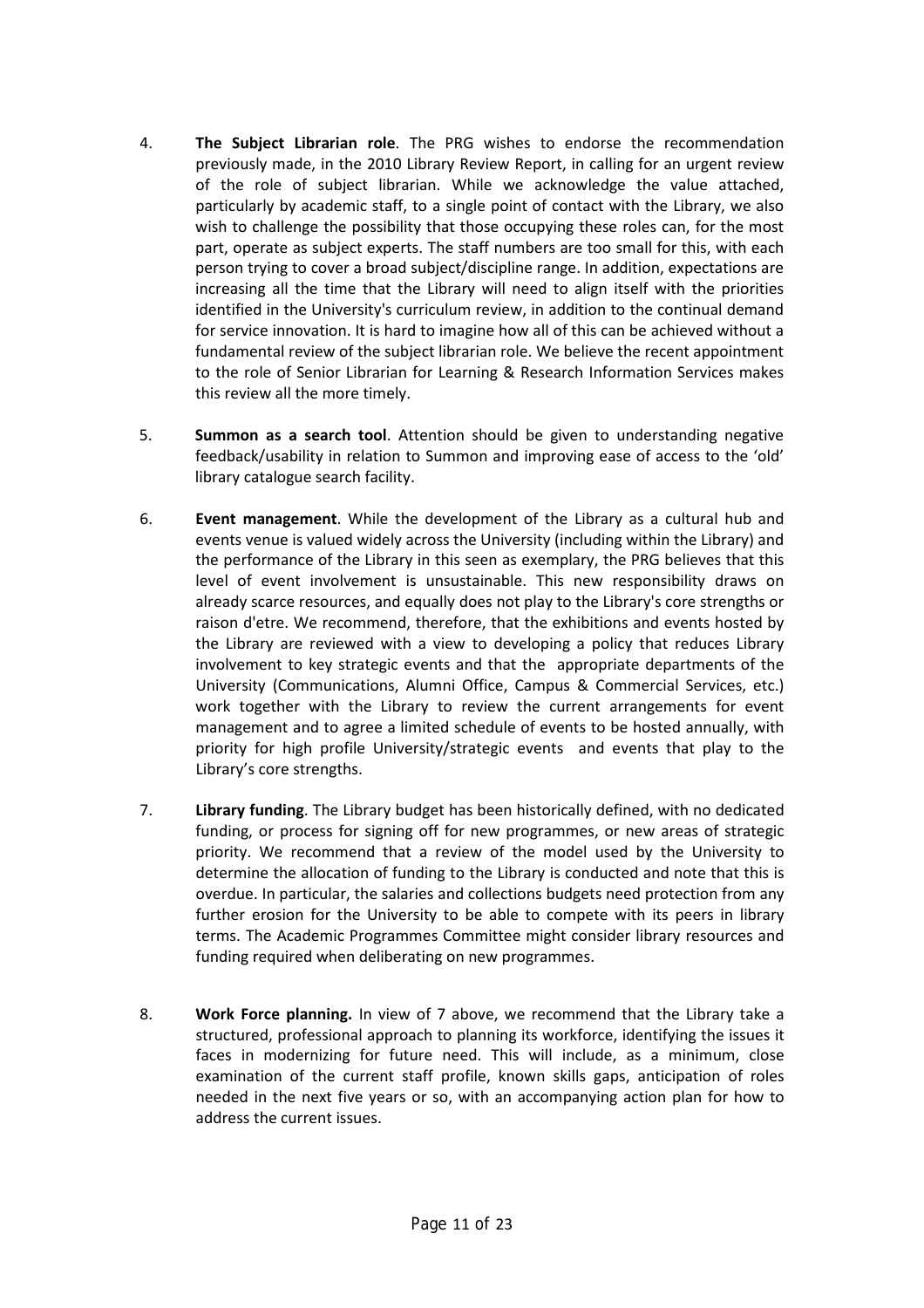- 9. **Capital projects**. The PRG recognises the significant investment made in the Library estate in recent years. Looking ahead, we recommend that future investment will need to be directed at:
	- (a) redevelopment of original parts of the John Paul II Library
	- (b) refurbishment of Russell Library
	- (c) improvements to the Kildare store so that it can be fit for purpose for increased stock relegation
	- (d) continuous up-keep of the new part of the John Paul II Library.
- 10. **Quick wins.** In addition to the substantive recommendations made above, the PRG believes that a significant difference can be made to improve the experience of Library users through a series of 'Quick wins', as follows:
	- Improved signage and classification guides on each floor would be of considerable benefit and address feedback from students and researchers about the difficulties they experience when trying to locate books on shelves.
	- Current policy with regard to the usage of the post-graduate room should be reviewed and usage prioritised to support the goals of the Strategic Plan. The purpose of the room should be clearly articulated; is it a quiet space or 'home base' for research students; is it a dedicated meeting and study space for all postgraduates etc.This is a hugely emotive issue, exacerbated by a lack of a 'home' base for some PhD students. In these cases, the post-graduate room in the Library *is* their home for study purposes and there are issues relating to noise, and the use of the space by some as a group study area. The space cannot be all things to all students; the best use of the space might be negotiated via the Graduate Studies Office and the Postgraduate Research Council.
	- The absence of a facility to leave books overnight is a source of extreme frustration, to post-graduates in particular, in that the (non-loan) books they are using must be returned to their shelf location at the end of each day. This issue is exacerbated by the length of time it can sometimes take for books to be reshelved by staff in that they will likely not be available first thing the following morning.
	- Improved provision of lockers in the post-graduate room, and clarification as to who can use them would be welcome.
	- A review of opening hours, based on need, at evenings, weekends and vacations is called for. This should include the opening hours of Special Collections more generally.
	- A review of the one day loan category would be welcomed by many students who seem to regard it as too short to enable books to be taken off campus.
	- It seems that demand is considerable, and there is a willingness on the part of the Library to install a suite of Apple Macs, but this has been delayed for reasons beyond the control of the Library. The need for Macs and support for users should be considered within the context of an overall Library IT Strategy.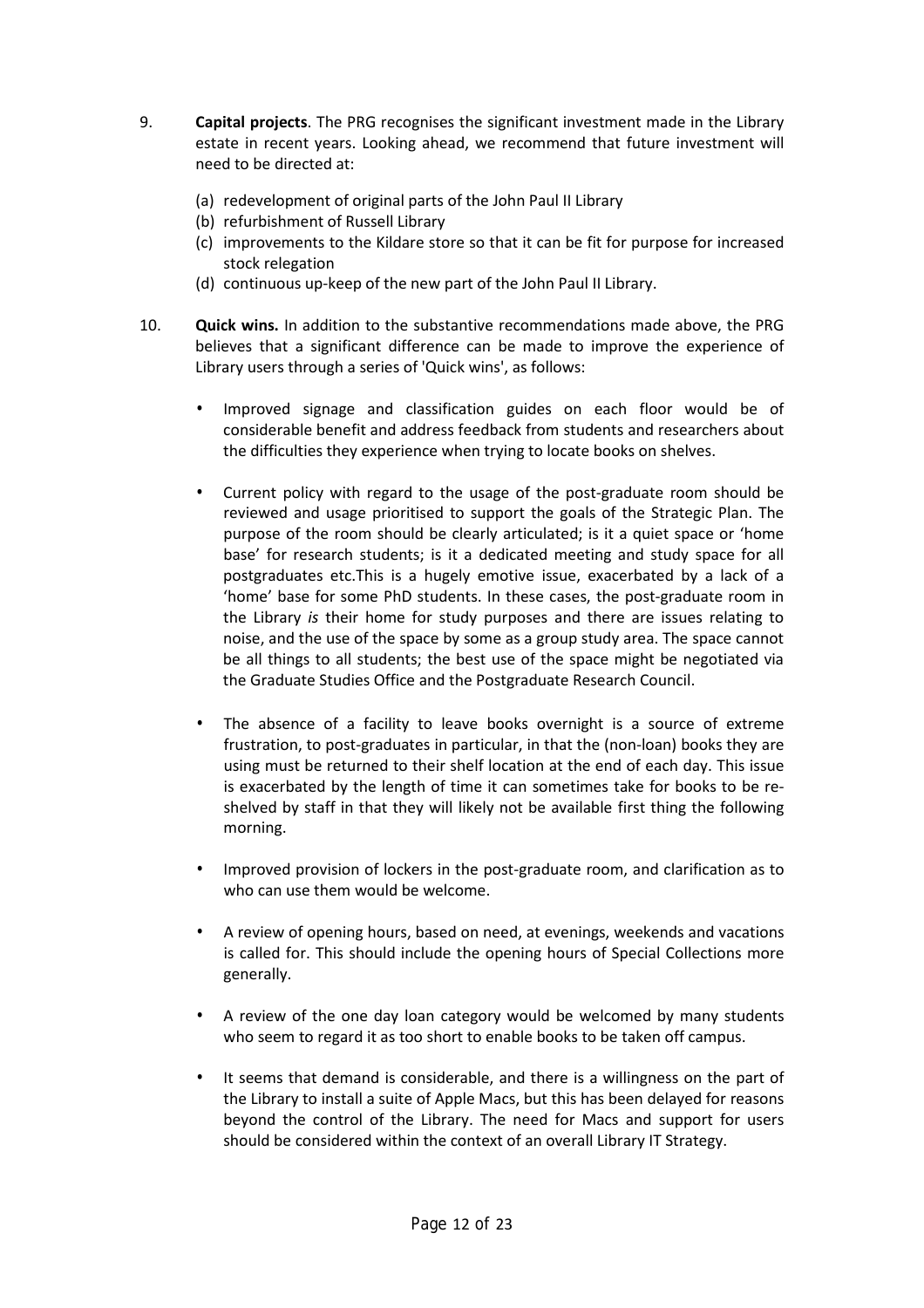- A policy is needed to enable the Library to deal with the serious issue of students locking computers and then leaving their desks for long periods, preventing others from using these.
- The cycle for replacement of laptops needs to be reviewed within the context of a Library IT Strategy.
- Leaders on social media should be identified among Library staff and appropriate support put in place to capitalise on advances in this area.
- The reporting line of the Facilities Team would benefit from reconsideration.
- An integrated approach to front desk support should be taken, with all staff here working to the same service standards, so as to provide excellent service to students with regard to queries on Library, IT services and general University support.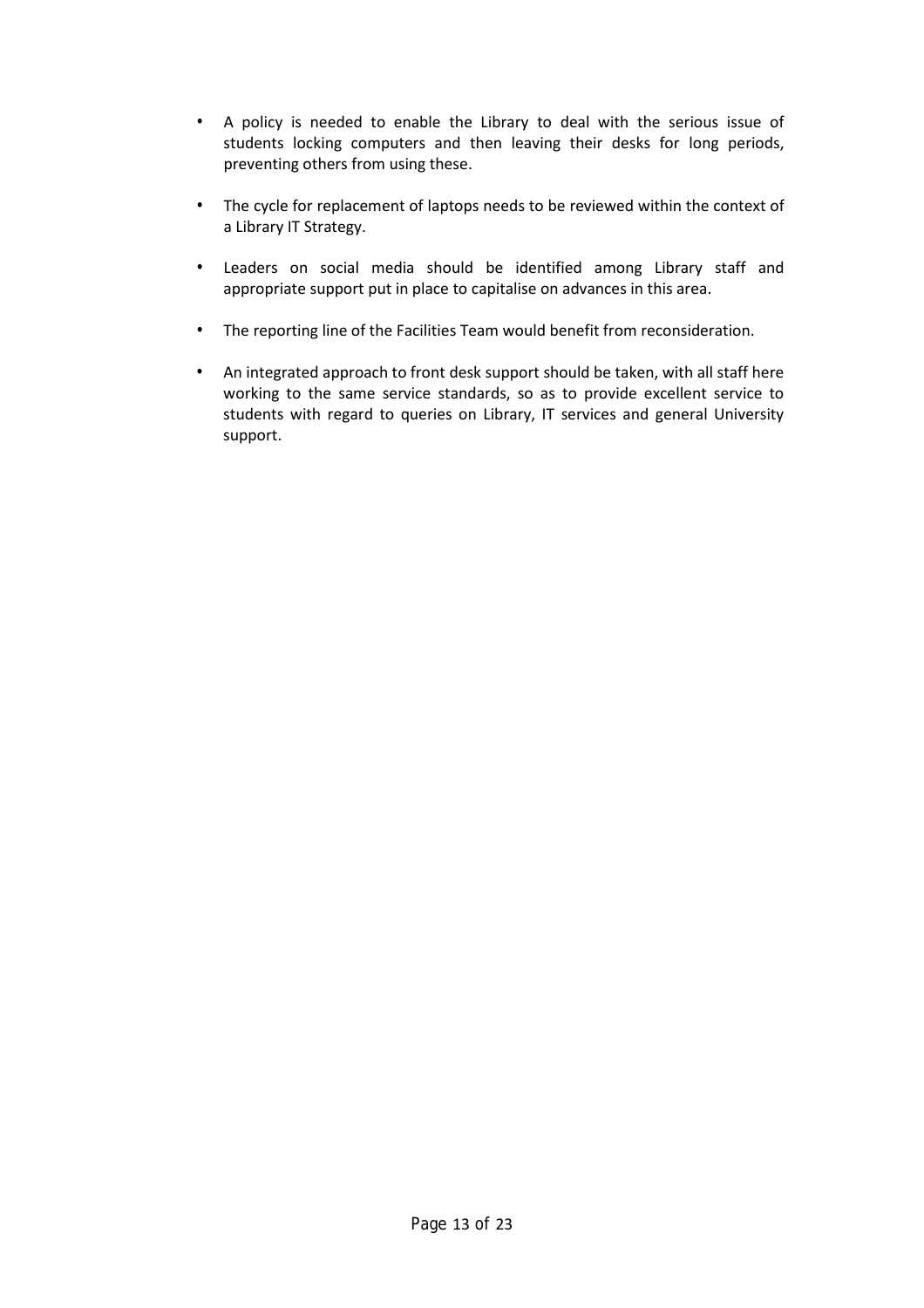## **Strategic Recommendations**

| <b>Number</b> | Recommendation                                                                                                                                                                                                                                                                                          | <b>Additional PRG Comments</b> |
|---------------|---------------------------------------------------------------------------------------------------------------------------------------------------------------------------------------------------------------------------------------------------------------------------------------------------------|--------------------------------|
| S.1           | That the University gives serious consideration to the level of<br>resourcing in some areas of Library activity, paying particular<br>attention to its own strategic priorities and the absence of new<br>skills needed for the Library's further development. (R1)                                     |                                |
| S.2           | A review of the current arrangements for event management is<br>needed, with a view to reducing the role of the Library. (R6)                                                                                                                                                                           |                                |
| S.3           | A review of the model used by the University to determine the<br>allocation of funding to the Library is overdue. In particular, the<br>salaries, and collections budgets need protection from any further<br>erosion for the University to be able to compete with its peers in<br>library terms. (R7) |                                |
| S.4           | Future capital should be directed at:<br>redevelopment of original parts of the John Paul II Library<br>a)<br>refurbishment of Russell Library<br>b)<br>improvements to the Kildare store so that it can be fit for<br>C)<br>purpose for increased stock relegation                                     |                                |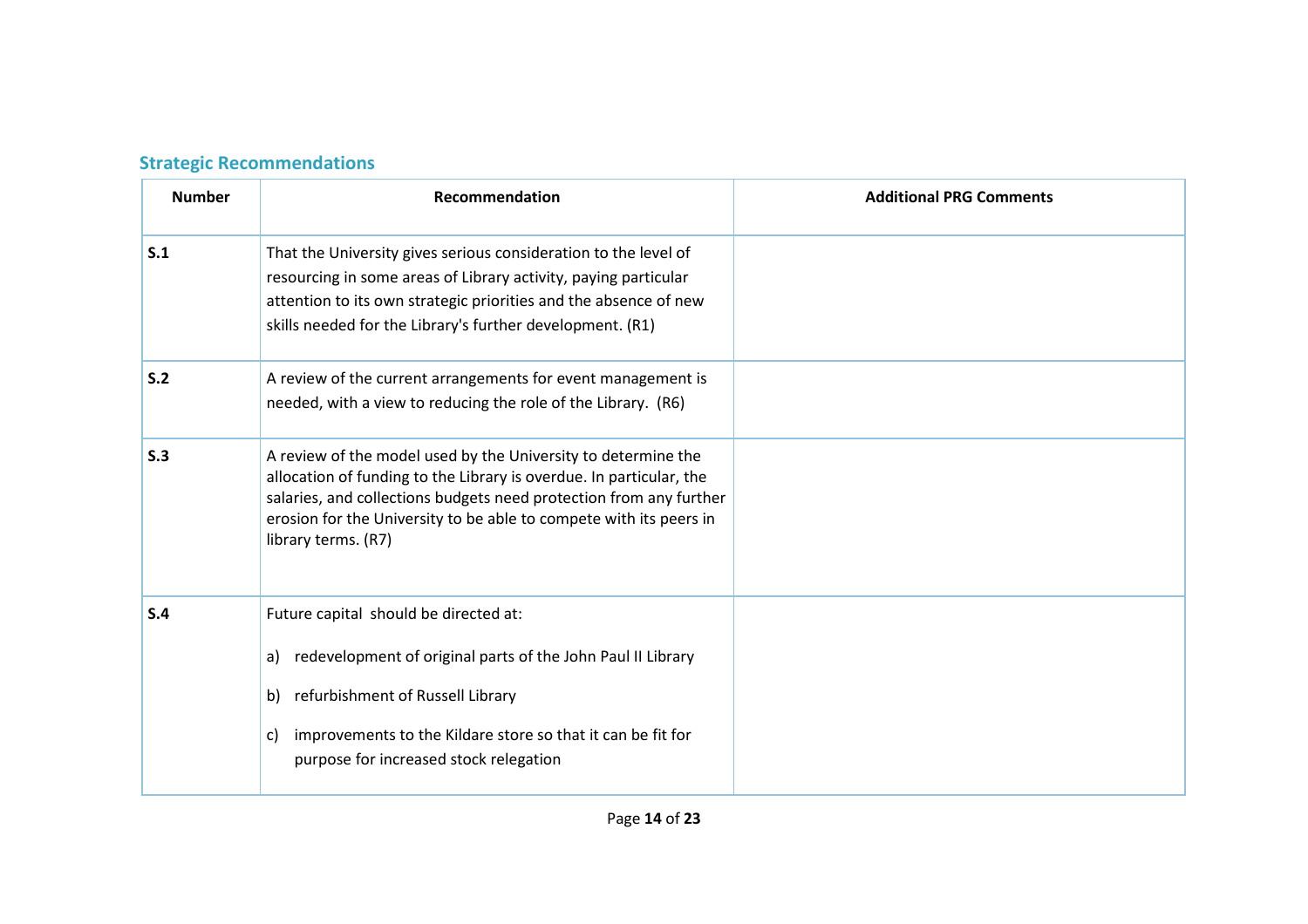| d) continuous up keep of the new part of the John Paul II Library.<br>(R9 |  |
|---------------------------------------------------------------------------|--|
|                                                                           |  |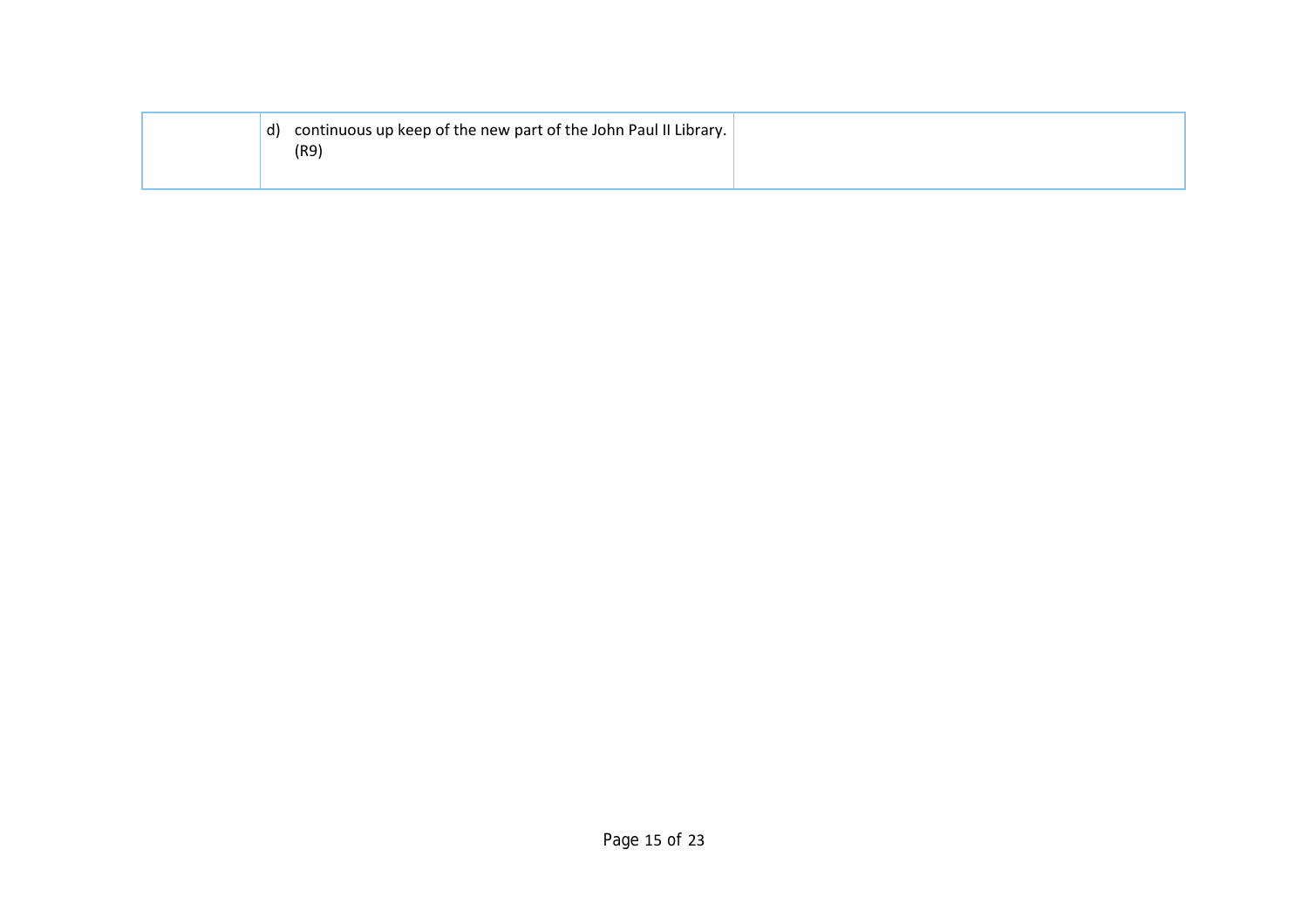## **Whole of Unit Recommendations**

| <b>Number</b> | <b>Recommendation</b>                                                                                                                                                                                                                                                                                                                                                                                                                                   | <b>Additional PRG Comments</b>                                                                                                                                                                                      |
|---------------|---------------------------------------------------------------------------------------------------------------------------------------------------------------------------------------------------------------------------------------------------------------------------------------------------------------------------------------------------------------------------------------------------------------------------------------------------------|---------------------------------------------------------------------------------------------------------------------------------------------------------------------------------------------------------------------|
| U.1           | We recommend that the opportunity of a new Strategic Plan is<br>used to identify where this focus should be and in which order of<br>priority needs should be addressed. A two year, interim, strategic<br>plan will help to identify the changes necessary following the<br>University's Curriculum Implementation Project, from this Quality<br>Review, and also realign the Library's planning cycle with that of<br>the University's next Plan. (R2 |                                                                                                                                                                                                                     |
| U.2           | A thorough review of the Library's approach to materials<br>acquisition is needed. (R3)                                                                                                                                                                                                                                                                                                                                                                 | Although this is listed as a 'Whole of Unit' recommendation, it<br>is vital that University backing is given to this, and at the most<br>senior levels. Engagement of academic staff in this matter will<br>be key. |
| U.3           | A fundamental review of the role of subject librarian is urgent to<br>enable the Library to align itself with the priorities identified in<br>the University's curriculum review, in addition to the continual<br>demand for service innovation.(R4)                                                                                                                                                                                                    |                                                                                                                                                                                                                     |
| U.4           | The Library should take a structured, professional approach to<br>planning its workforce, identifying the issues it faces in<br>modernizing for future need. This will include, as a minimum,<br>close examination of the current staff profile, known skills gaps,<br>anticipation of roles needed in the next five years or so, with an<br>accompanying action plan for how to address the current issues.<br>(R8)                                    |                                                                                                                                                                                                                     |
| U.5           | A significant difference can be made to improving the experience<br>of Library users through the series of 'Quick wins' listed in                                                                                                                                                                                                                                                                                                                       |                                                                                                                                                                                                                     |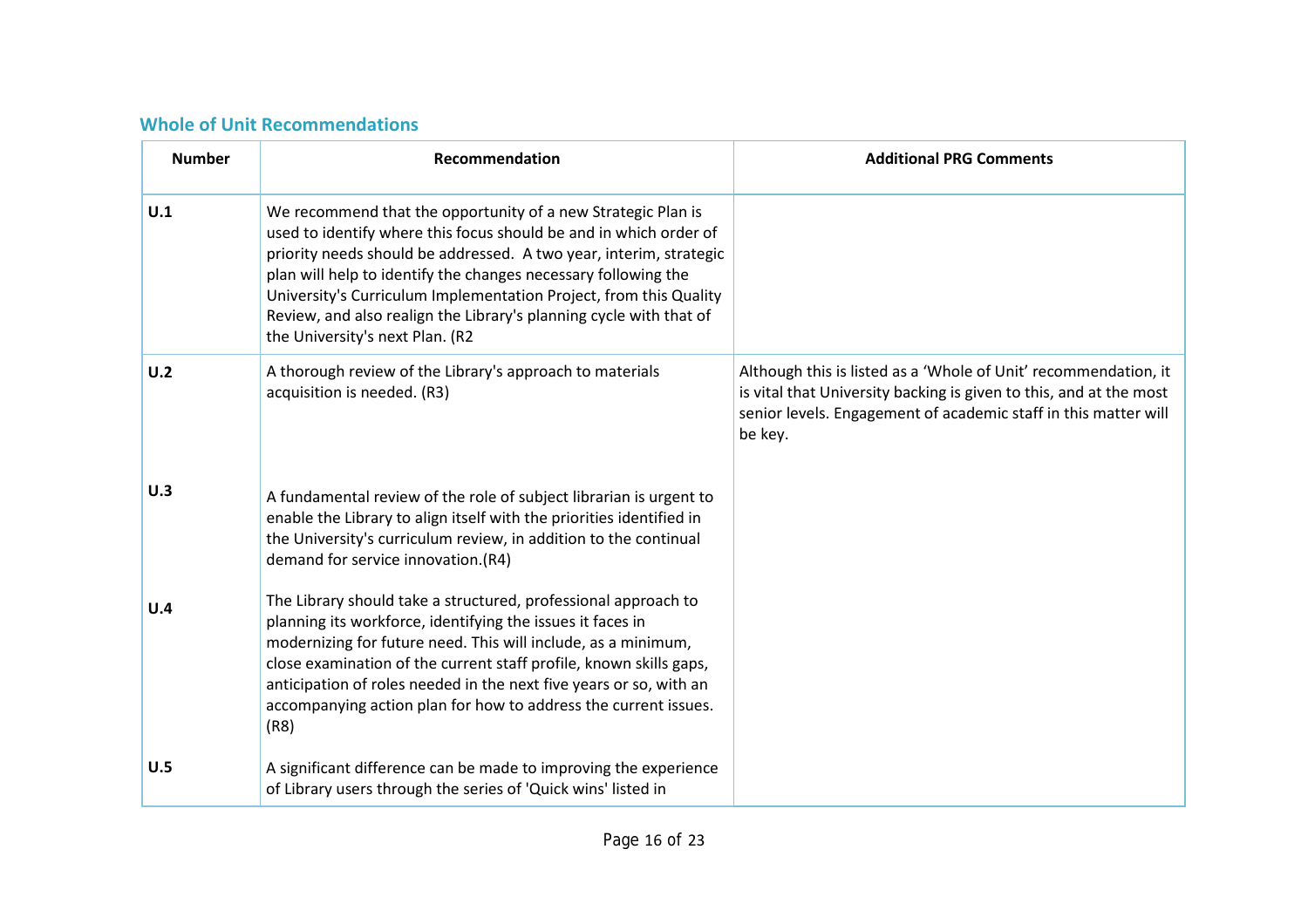| D.<br>ы.<br>τu. |  |
|-----------------|--|
|                 |  |

## **Sub-Unit Recommendations**

| <b>Number</b> | <b>Recommendation</b>                                                                                                 | <b>Additional PRG Comments</b> |
|---------------|-----------------------------------------------------------------------------------------------------------------------|--------------------------------|
| <b>.</b>      | Attention should be given to understanding negative<br>feedback/usability in relation to Summon as a search tool.(R5) |                                |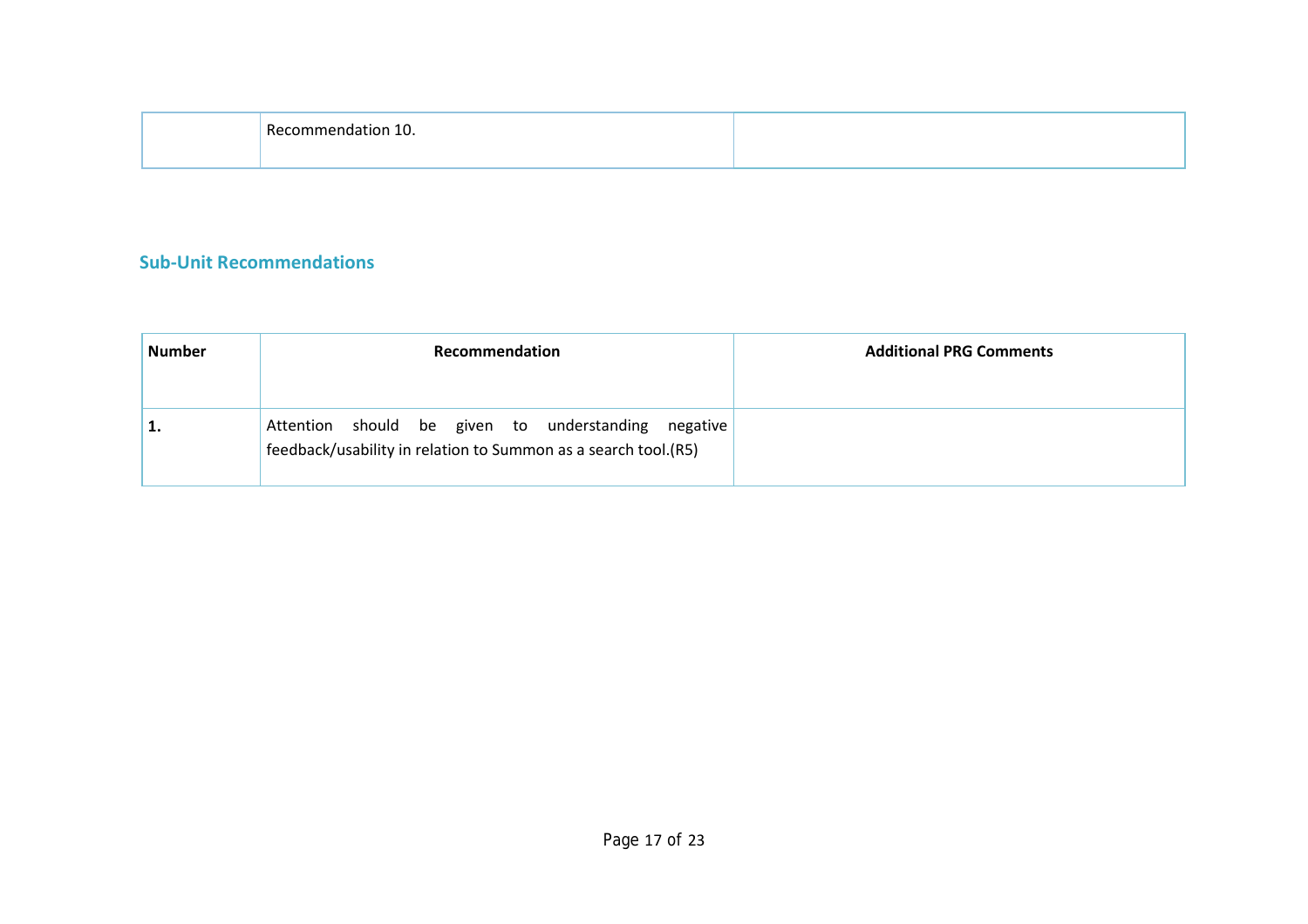Jan Willen

Ms Jan Wilkinson University of Manchester External Reviewer

Purcell

Mr Jon Purcell Durham University External Reviewer

May Rus

Professor Mark Boyle Maynooth University Internal Reviewer

Jona 1 rala

Dr Fiona Lyddy Maynooth University Internal Reviewer

Page **18** of **23**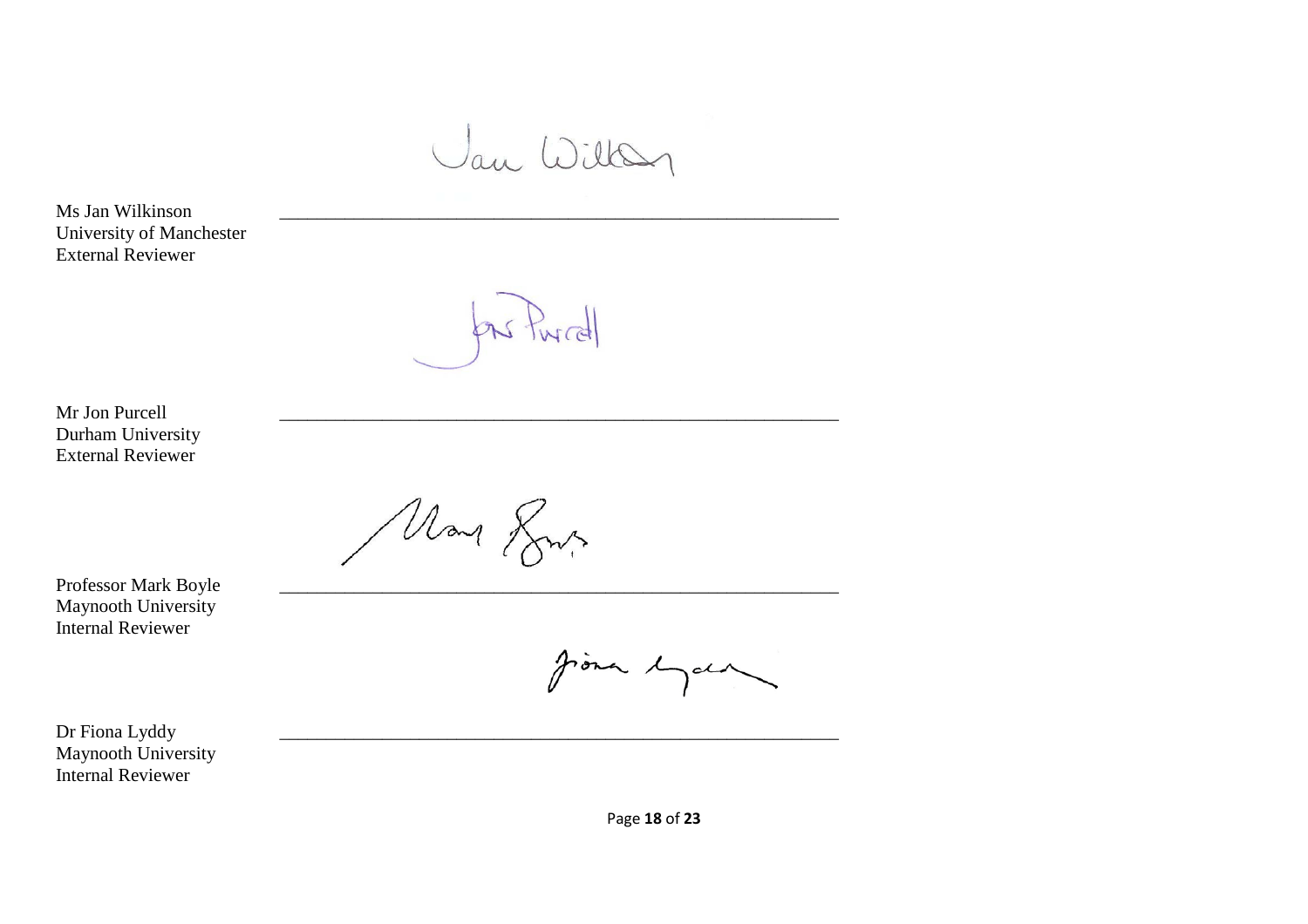#### **LIBRARY QUALITY REVIEW April 2015** *TIMETABLE Tuesday 28th April*

| <b>TIME</b>   | <b>DETAIL</b>                          | <b>PURPOSE OF MEETING</b>           | <b>VENUE</b>        | <b>PRESENT</b>                                                    |
|---------------|----------------------------------------|-------------------------------------|---------------------|-------------------------------------------------------------------|
| 08.30-9.00    | Depart from Carton House Hotel         |                                     | Foyer, Carton House | Jon Purcell                                                       |
|               |                                        |                                     | Hotel               | Jan Wilkinson                                                     |
| $9.00 - 9.15$ | <b>Meet President</b>                  |                                     | President's         | Jon Purcell                                                       |
|               |                                        |                                     | Boardroom           | Jan Wilkinson                                                     |
|               |                                        |                                     |                     | Mark Boyle                                                        |
|               |                                        |                                     |                     | Fiona Lyddy                                                       |
|               |                                        |                                     |                     | Philip Nolan                                                      |
| 9.15-9.45     | Welcome, Introduction & Tea/Coffee     | Discuss quality review process,     | President's         | Jon Purcell                                                       |
|               |                                        | timetable, logistical issues &      | Boardroom           | Jan Wilkinson                                                     |
|               |                                        | paperwork                           |                     | Mark Boyle                                                        |
|               |                                        |                                     |                     | Fiona Lyddy                                                       |
|               |                                        |                                     |                     | Siobhan Harkin                                                    |
|               |                                        |                                     |                     | Jim Walsh                                                         |
| 9.45-10.15    | <b>PRG Meeting</b>                     |                                     | President's         | Jon Purcell                                                       |
|               |                                        |                                     | Boardroom           | Jan Wilkinson                                                     |
|               |                                        |                                     |                     | Mark Boyle                                                        |
|               |                                        |                                     |                     | Fiona Lyddy                                                       |
| $10.15 -$     | Tour of JPII & Coffee                  | Provide relevant information on the | Tour                | Mr Jon Purcell                                                    |
| 11.00         |                                        | Library & University                |                     | Jan Wilkinson                                                     |
|               |                                        |                                     |                     | Mark Boyle                                                        |
|               |                                        |                                     |                     | Fiona Lyddy                                                       |
|               |                                        |                                     |                     | <b>Cathal McCauley</b>                                            |
|               |                                        |                                     |                     | Helen Fallon                                                      |
| 11.00-        | Library Senior Management Team Meeting |                                     | Deputy Librarian's  | Jon Purcell                                                       |
| 11.30         |                                        |                                     | Office              | Jan Wilkinson                                                     |
|               |                                        |                                     |                     | Mark Boyle                                                        |
|               |                                        |                                     |                     | Fiona Lyddy                                                       |
|               |                                        |                                     |                     | Cathal McCauley/Librarian                                         |
|               |                                        |                                     |                     | Helen Fallon/Deputy Librarian<br>Lorna Dodd/Senior Librarian LRIS |
|               |                                        |                                     |                     |                                                                   |
|               |                                        |                                     |                     | Hugh Murphy/Senior Librarian CMS                                  |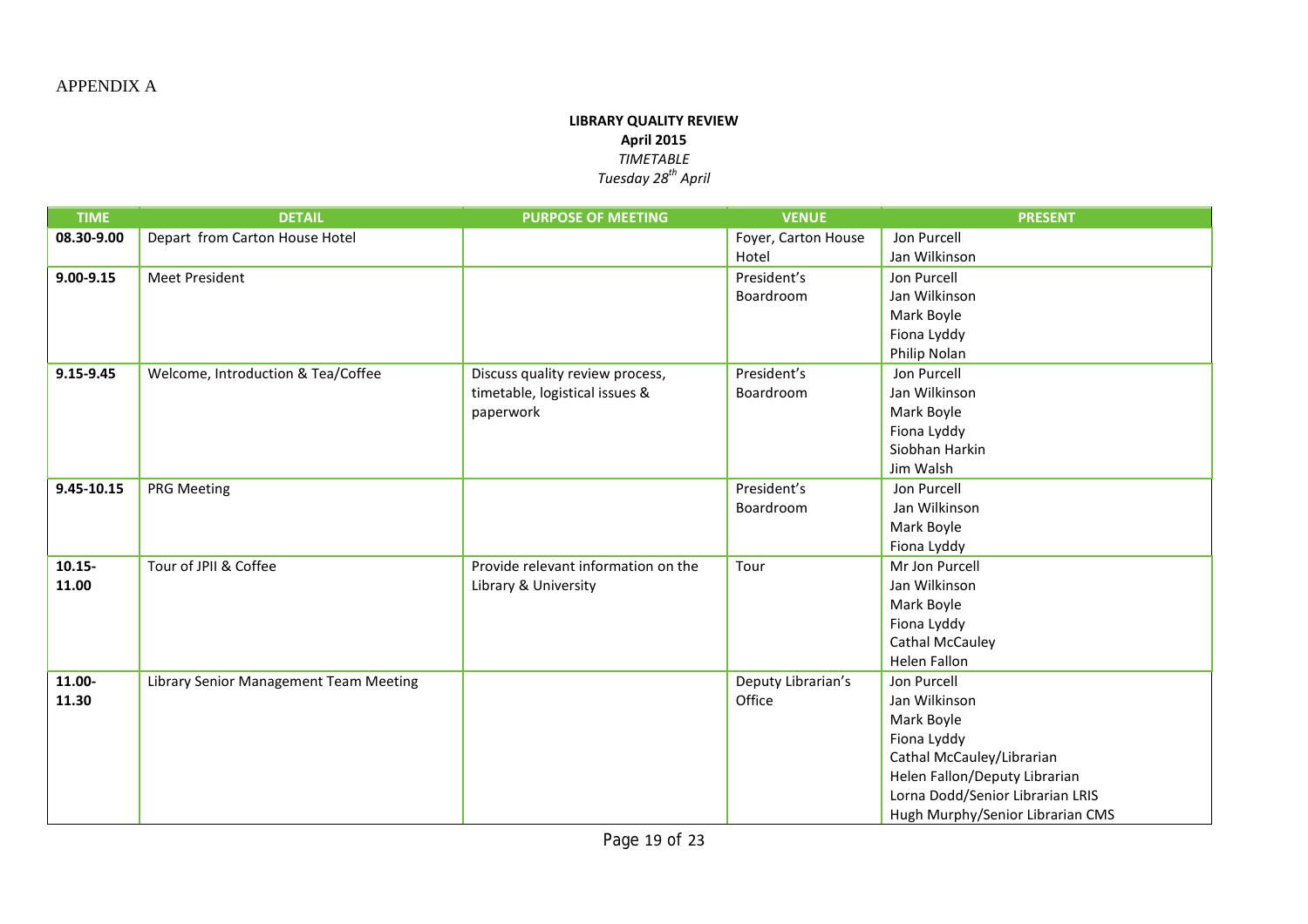| 12.30<br>Services Team<br>Jan Wilkinson<br>Room<br>Mark Boyle<br>Fiona Lyddy<br>Lorna Dodd<br>Lunch (with table service)<br>Lunch and discussion<br>Pugin Hall/Reserved<br>$12.30 -$<br>Mr Jon Purcell<br>1.30<br>Ronan Reilly (Dean of International & Graduate<br><b>Table (12)</b><br>Jan Wilkinson<br>Studies),<br>Mark Boyle<br>Alison Farrell (Teaching Development Officer),<br>Fiona Lyddy<br>Deirdre Watters (Director of Communications),<br>Ronan Reilly | $11.30 -$ | Meeting all Learning Research and Information | <b>Library Meeting</b> | Mr Jon Purcell        |
|---------------------------------------------------------------------------------------------------------------------------------------------------------------------------------------------------------------------------------------------------------------------------------------------------------------------------------------------------------------------------------------------------------------------------------------------------------------------|-----------|-----------------------------------------------|------------------------|-----------------------|
|                                                                                                                                                                                                                                                                                                                                                                                                                                                                     |           |                                               |                        |                       |
|                                                                                                                                                                                                                                                                                                                                                                                                                                                                     |           |                                               |                        |                       |
|                                                                                                                                                                                                                                                                                                                                                                                                                                                                     |           |                                               |                        |                       |
|                                                                                                                                                                                                                                                                                                                                                                                                                                                                     |           |                                               |                        |                       |
|                                                                                                                                                                                                                                                                                                                                                                                                                                                                     |           |                                               |                        |                       |
|                                                                                                                                                                                                                                                                                                                                                                                                                                                                     |           |                                               |                        |                       |
|                                                                                                                                                                                                                                                                                                                                                                                                                                                                     |           |                                               |                        |                       |
|                                                                                                                                                                                                                                                                                                                                                                                                                                                                     |           |                                               |                        |                       |
|                                                                                                                                                                                                                                                                                                                                                                                                                                                                     |           |                                               |                        |                       |
|                                                                                                                                                                                                                                                                                                                                                                                                                                                                     |           | Karen Kelly (Alumni Officer),                 |                        | <b>Alison Farrell</b> |
| Rosaleen McCarthy (Director of HR), Michael<br>Deirdre Watters                                                                                                                                                                                                                                                                                                                                                                                                      |           |                                               |                        |                       |
| Rafter (Director of Campus & Commercial<br>Karen Kelly                                                                                                                                                                                                                                                                                                                                                                                                              |           |                                               |                        |                       |
| Rosaleen McCarthy<br>Services,                                                                                                                                                                                                                                                                                                                                                                                                                                      |           |                                               |                        |                       |
| Brian Carolan (Director of Computer Centre)<br><b>Michael Rafter</b>                                                                                                                                                                                                                                                                                                                                                                                                |           |                                               |                        |                       |
| Anne O'Brien (Kairos)<br><b>Brian Carolan</b>                                                                                                                                                                                                                                                                                                                                                                                                                       |           |                                               |                        |                       |
| Anne O'Brien                                                                                                                                                                                                                                                                                                                                                                                                                                                        |           |                                               |                        |                       |
| Tour of Russell Library<br>1.30-2.00<br><b>Russell Library</b><br>Mr Jon Purcell                                                                                                                                                                                                                                                                                                                                                                                    |           |                                               |                        |                       |
| Jan Wilkinson                                                                                                                                                                                                                                                                                                                                                                                                                                                       |           |                                               |                        |                       |
| Mark Boyle                                                                                                                                                                                                                                                                                                                                                                                                                                                          |           |                                               |                        |                       |
| Fiona Lyddy                                                                                                                                                                                                                                                                                                                                                                                                                                                         |           |                                               |                        |                       |
| <b>Cathal McCauley</b>                                                                                                                                                                                                                                                                                                                                                                                                                                              |           |                                               |                        |                       |
| <b>Barbara McCormack</b>                                                                                                                                                                                                                                                                                                                                                                                                                                            |           |                                               |                        |                       |
| 2.00-3.00<br>Meet Collection Management Services Team<br>Library meeting room<br>Mr Jon Purcell                                                                                                                                                                                                                                                                                                                                                                     |           |                                               |                        |                       |
| Jan Wilkinson                                                                                                                                                                                                                                                                                                                                                                                                                                                       |           |                                               |                        |                       |
| Mark Boyle                                                                                                                                                                                                                                                                                                                                                                                                                                                          |           |                                               |                        |                       |
| Fiona Lyddy                                                                                                                                                                                                                                                                                                                                                                                                                                                         |           |                                               |                        |                       |
| <b>Hugh Murphy</b>                                                                                                                                                                                                                                                                                                                                                                                                                                                  |           |                                               |                        |                       |
| 3.00-3.45<br>Meeting with Academic Staff<br>Library meeting room<br>Mr Jon Purcell                                                                                                                                                                                                                                                                                                                                                                                  |           |                                               |                        |                       |
| Marian Lyons (History)<br>(Helen Fallon will<br>Jan Wilkinson                                                                                                                                                                                                                                                                                                                                                                                                       |           |                                               |                        |                       |
| David Stifter (Early Irish)<br>collect at reception)<br>Mark Boyle                                                                                                                                                                                                                                                                                                                                                                                                  |           |                                               |                        |                       |
| Josephine Finn (Adult & Community Education)<br>Fiona Lyddy                                                                                                                                                                                                                                                                                                                                                                                                         |           |                                               |                        |                       |
| Rowena Pecchenino (Dean, Social Sciences)<br>Academic Staff x8                                                                                                                                                                                                                                                                                                                                                                                                      |           |                                               |                        |                       |
| Peter Cassells (Edward M Kennedy Institute)                                                                                                                                                                                                                                                                                                                                                                                                                         |           |                                               |                        |                       |
| John Lowry (Chemistry)                                                                                                                                                                                                                                                                                                                                                                                                                                              |           |                                               |                        |                       |
| Ciaran Mac AnBhaird (Maths & Statistics)                                                                                                                                                                                                                                                                                                                                                                                                                            |           |                                               |                        |                       |
| Rosemary Monahan (Computer Science)                                                                                                                                                                                                                                                                                                                                                                                                                                 |           |                                               |                        |                       |
| Tea/Coffee<br>Librarian's Office<br>3.45-4.00<br>Mr Jon Purcell                                                                                                                                                                                                                                                                                                                                                                                                     |           |                                               |                        |                       |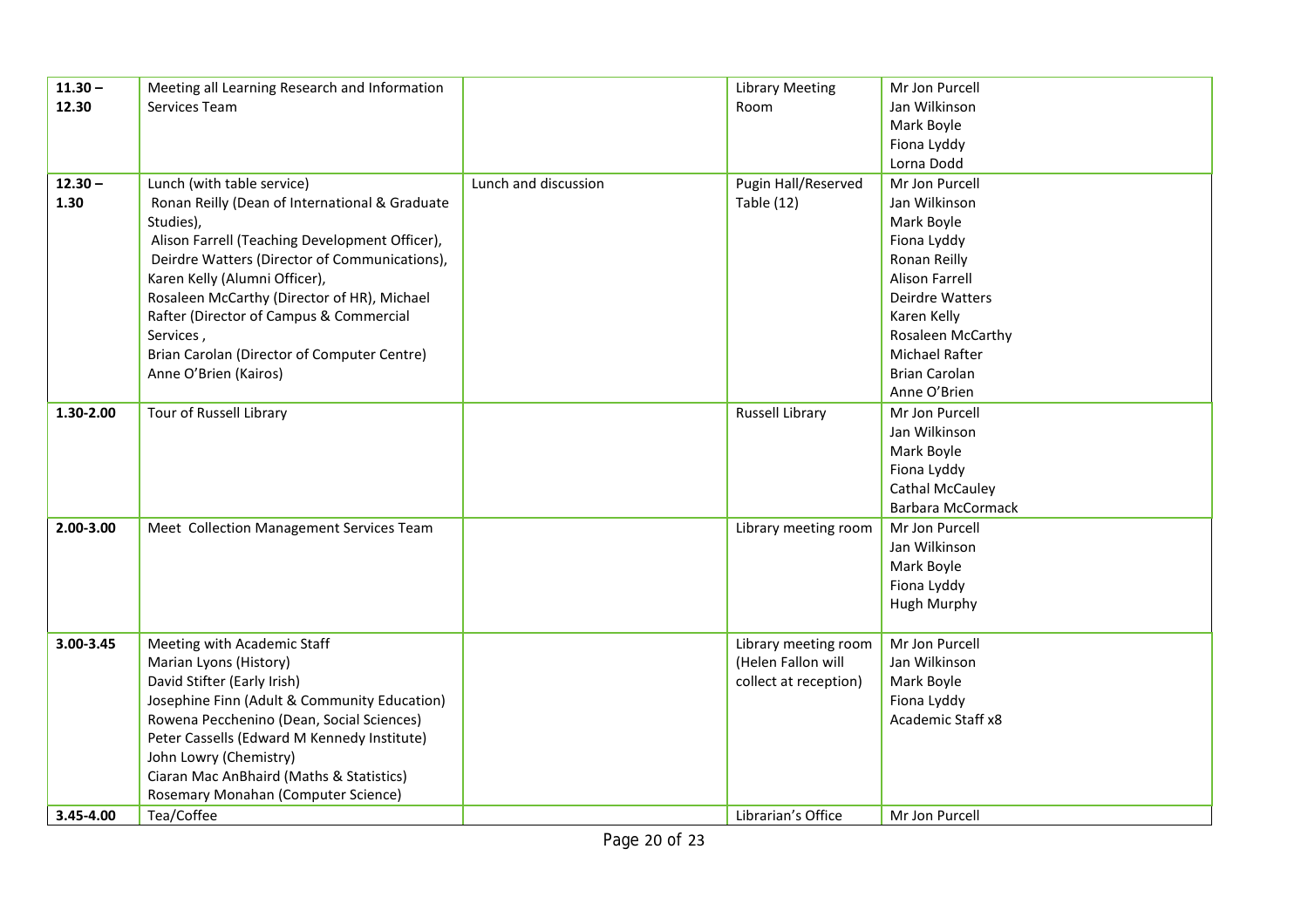|           |                                                                                                                                                                                                                                                                                        |                                       |                                | Jan Wilkinson<br>Mark Boyle<br>Fiona Lyddy                                          |
|-----------|----------------------------------------------------------------------------------------------------------------------------------------------------------------------------------------------------------------------------------------------------------------------------------------|---------------------------------------|--------------------------------|-------------------------------------------------------------------------------------|
| 4.00-4.30 | <b>External Stakeholders</b>                                                                                                                                                                                                                                                           |                                       | Librarian's office             | Mr Jon Purcell                                                                      |
|           | 4pm Mary Heffernan, (Office of Public<br>Works): 087 8203063 (the library works closely<br>with the OPW on a number of areas including<br>the Archive and Research Centre at Castletown<br>House<br>4.15pm Philip Cohen (President of the library<br>association of Ireland): 402 7803 |                                       |                                | Jan Wilkinson<br>Mark Boyle<br>Fiona Lyddy                                          |
| 4.30-4.45 | Meeting with Library Administration                                                                                                                                                                                                                                                    | Discuss library administrative issues | Librarian's Office             | Mr Jon Purcell<br>Jan Wilkinson<br>Mark Boyle<br>Fiona Lyddy<br>Ms Jacqui Morrissey |
| 4.45-5.45 | <b>UG Students</b>                                                                                                                                                                                                                                                                     |                                       | <b>Library Meeting</b><br>Room | Mr Jon Purcell<br>Jan Mark Boyle<br>Fiona Lyddy<br>Jan Wilkinson                    |
| 5.45      | Return to Carton House Hotel                                                                                                                                                                                                                                                           |                                       |                                | Mr Jon Purcell<br>Jan Wilkinson                                                     |
| 7.30 pm   | Dinner                                                                                                                                                                                                                                                                                 |                                       | <b>Carton House</b>            | Mr Jon Purcell<br>Jan Wilkinson<br>Fiona Lyddy<br>Mark Boyle                        |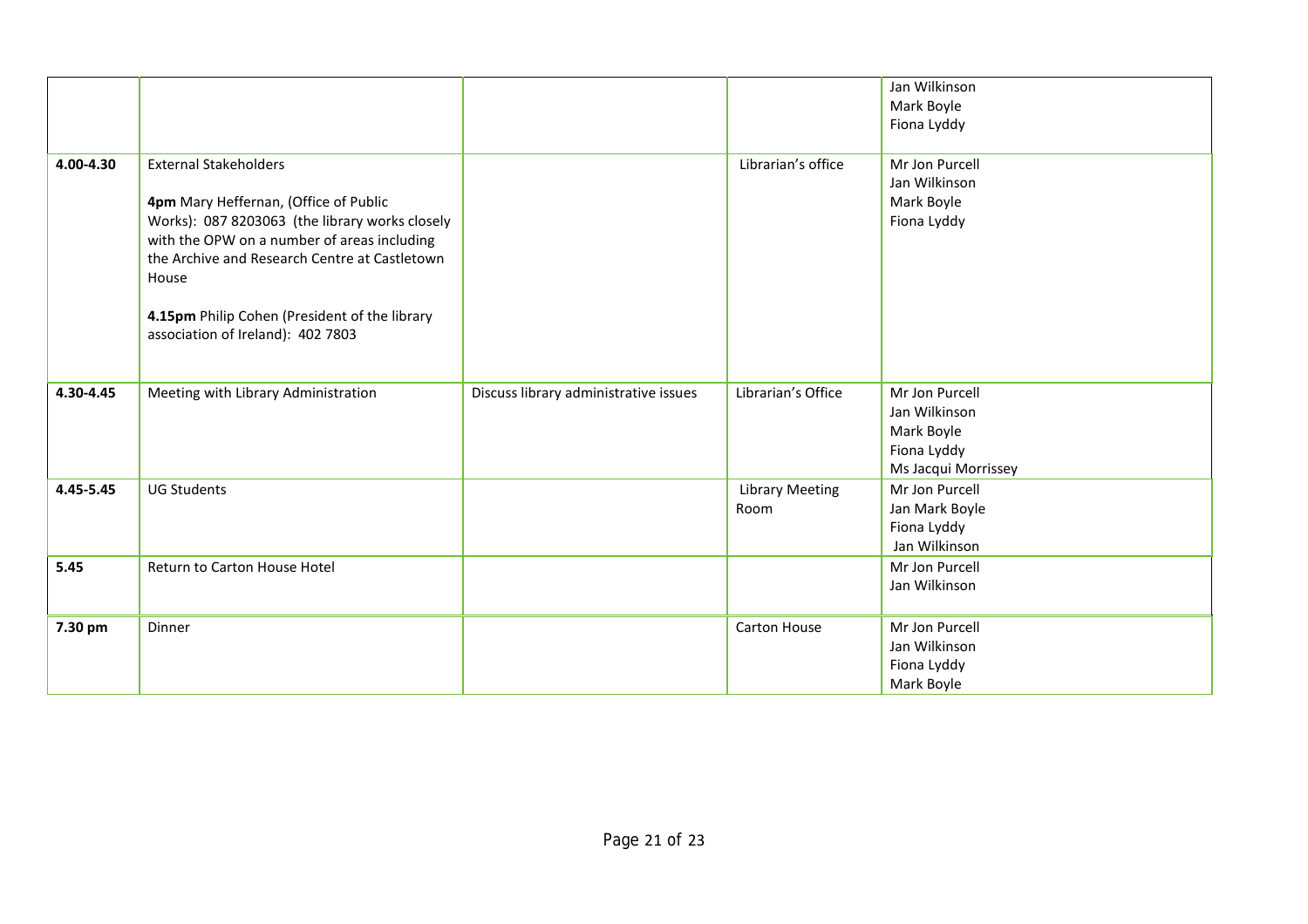### **Wednesday 29th April**

| <b>TIME</b> | <b>DETAIL</b>                                    | <b>PURPOSE OF MEETING</b> | <b>VENUE</b>         | <b>PRESENT</b>           |
|-------------|--------------------------------------------------|---------------------------|----------------------|--------------------------|
|             |                                                  |                           |                      |                          |
| 08.30-9.00  | Depart from Carton House Hotel                   |                           | Foyer, Carton House  | Jon Purcell              |
|             |                                                  |                           |                      | Jan Wilkinson            |
|             |                                                  |                           |                      |                          |
| $09.00 -$   | <b>PRG Meeting</b>                               |                           | Librarian's office   | Jon Purcell              |
| 9.30        |                                                  |                           |                      | Jan Wilkinson            |
|             |                                                  |                           |                      | Mark Boyle               |
|             |                                                  |                           |                      | Fiona Lyddy              |
| 9.30-10.30  | Postdocs                                         |                           | Library meeting room | Jon Purcell              |
|             | Postgrads/Research and Taught                    |                           |                      | Jan Wilkinson            |
|             |                                                  |                           |                      | Mark Boyle               |
|             |                                                  |                           |                      | Fiona Lyddy              |
|             |                                                  |                           |                      |                          |
| $10.30 -$   | Ray O'Neill, Vice President for Innovation       |                           | Librarian's Office   | Jon Purcell              |
| 11.00       |                                                  |                           |                      | Jan Wilkinson            |
|             |                                                  |                           |                      | Mark Boyle               |
|             |                                                  |                           |                      | Fiona Lyddy              |
|             |                                                  |                           |                      | Ray O'Neill              |
| $11.00 -$   | Reverend Hugh Connolly, President, St Patricks   |                           | Librarian's Office   | Mr Jon Purcell           |
| 11.30       | College Maynooth                                 |                           |                      | Jan Wilkinson            |
|             |                                                  |                           |                      | Mark Boyle               |
|             |                                                  |                           |                      | Fiona Lyddy              |
|             |                                                  |                           |                      | <b>Hugh Connolly</b>     |
| $11.30 -$   | Jim Walsh, VP Strategy & Quality                 |                           | Librarian's Office   | Mr Jon Purcell           |
| 12.15       |                                                  |                           |                      | Jan Wilkinson            |
|             |                                                  |                           |                      | Mark Boyle               |
|             |                                                  |                           |                      | Fiona Lyddy<br>Jim Walsh |
| $12.15 -$   | <b>External partners</b>                         |                           | Librarian's Office   | Mr Jon Purcell           |
| 13.05       |                                                  |                           |                      | Jan Wilkinson            |
|             | 12.15: Jakki Burns (Transition Year Co-ordinator |                           |                      | Mark Boyle               |
|             | Maynooth Post Primary School) 086 0520347        |                           |                      | Fiona Lyddy              |